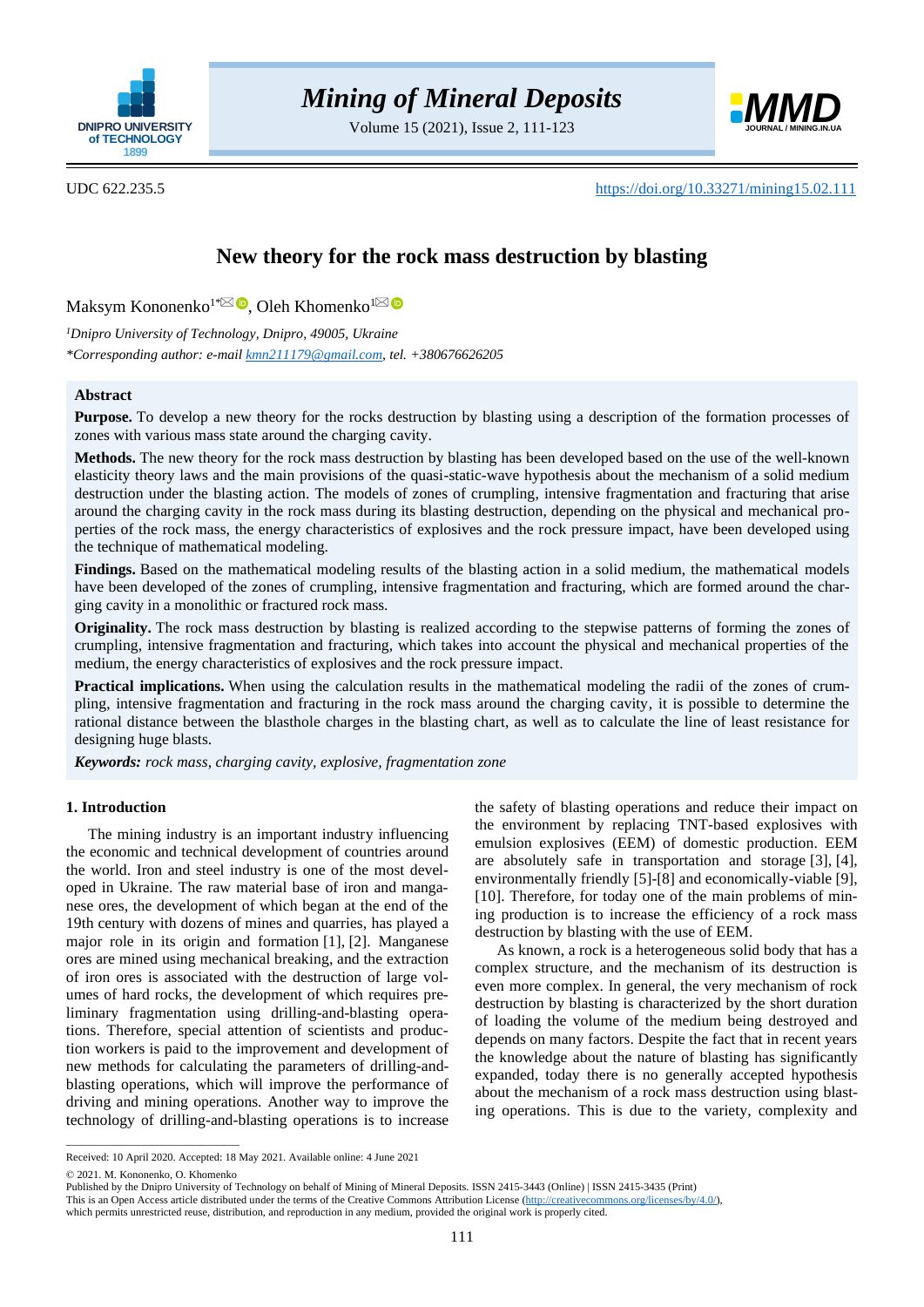rapidity of the phenomena accompanying the blasting of a solid medium [\[11\],](#page-10-8) [\[12\].](#page-10-9) Based on the work [\[13\],](#page-10-10) the phenomena of the blasting process include: detonation of an explosive charge, expansion of the charging cavity, mechanical interaction of detonation (explosion) products with a rock mass, formation and propagation of shock waves, propagation and interaction of stress waves in the rock mass and its destruction, shear of broken material and fragments distribution. As indicated in the works [\[11\],](#page-10-8) [\[13\]](#page-10-10) [\[14\],](#page-10-11) today there are a large number of hypotheses explaining the physical nature of the process of a rock mass destruction by blasting, which are presented in Table 1.

|  | Table 1. Classification of hypotheses of a rock mass destruction by blasting |  |
|--|------------------------------------------------------------------------------|--|
|  |                                                                              |  |

| Class (hypothesis of a rock mass)<br>destruction by blasting) | Author, reference                                                                                                                                 | Principle of the hypothesis                                                                                                                                                                                                            |  |  |
|---------------------------------------------------------------|---------------------------------------------------------------------------------------------------------------------------------------------------|----------------------------------------------------------------------------------------------------------------------------------------------------------------------------------------------------------------------------------------|--|--|
| Funneling                                                     | Frolov M.M., Boreskov M.M.,<br>Sukhanov A.F. [15], [16]                                                                                           | The destruction is accompanied by a mass part separation<br>along the lateral surface of the blasting funnel and overcoming<br>the gravity force by the broken rocks with the simultaneous<br>consumption of energy for fragmentation. |  |  |
| Hydrodynamic                                                  | Lavrentiev M.O., Kuznetsov V.M.,<br>Vlasov O.Ye. [17], [18]                                                                                       | The blasting impact parameters are reduced to solving a system of<br>differential equations, and the rock mass destruction occurs in those<br>places where the critical velocity is higher than a certain value.                       |  |  |
| Quasi-static                                                  | Demydiuk H.P., Beliaiev O.F.,<br>Sadovskyi M.O. [19]-[21]                                                                                         | The main work on the rock mass destruction is performed due<br>to the piston action of the detonation products, which destroys<br>the rock and transfers the translational motion to it.                                               |  |  |
| Energetic                                                     | Mosynets V.M.,<br>Anistratov Yu.I. [22], [23]                                                                                                     | The medium destruction occurs as a result of conversion of the<br>accumulated energy into the surface energy of fractures and the<br>penetration of explosion products into them.                                                      |  |  |
| Wave                                                          | Pokrovskyi H.I. [24], [25]                                                                                                                        | The rock mass destruction is caused by the action of stress waves.                                                                                                                                                                     |  |  |
| Quasi-static-wave                                             | Rzhevsskyi V.V., Melnikov M.V.,<br>Khanukaiev O.N., Drukovanyi M.F.,<br>Baum F.A., Baron L.I., Yefremov<br>E.I., Kutter H.K. and others [26]-[33] | In the process of rocks destruction by blasting, both stress waves<br>and the piston action of detonation products are involved.                                                                                                       |  |  |

The classification analysis of hypotheses for a rock mass destruction by blasting makes it possible to draw the following conclusions. The theoretical and experimental data accumulated for decades on the concept of the blasting action mechanism under various conditions indicate that some hypotheses to some extent contradict each other, but it does not deny the hypotheses themselves. Researchers in different ways describe the distribution of stresses and energy, the very nature of rock destruction, the formation of zones around the charging cavity. As can be seen from the classification, the wave hypothesis gives a qualitative pattern of the rocks destruction mechanism by blasting. But in recent years, many researchers hold the view that both stress waves and the action of pressure from detonation products are involved in the process of rock destruction. In general, in the modern theory of the blasting action in a solid medium, the issue of criteria for a rock mass destruction has been studied insufficiently. The views of researchers differ, mainly, on the assessment of a destruction share that is produced by the wave and quasi-static blasting action. This have resulted in a very large number of theoretical concepts and a qualitative description of the nature of a solid medium destruction. Because this largely leads to the use of a large number of empirical calculation formulas during the development and design of parameters for drilling-and-blasting operations.

The vast majority of theories and methods for calculating the parameters of drilling-and-blasting operations that are based on various hypotheses of the mechanism for a rock mass destruction by blasting, and are developed with account of the industrial TNT-based explosives' properties, do not consider the energy characteristics of EEM, which have higher energy properties than analogs of the TNT-based explosives. Therefore, based on the combined quasi-static and wave hypotheses of the blasting action in a rock mass, it is necessary to develop a theory for a rock mass destruction,

which would take into account the influence of the physical and mechanical properties of the medium and the energy characteristics of the explosives.

On the basis of the above mentioned research purpose, a new theory for a rock mass destruction by blasting is proposed. To achieve the purpose, the following tasks are set:

– to analyze the methods for determining the mass destruction zones around the charging cavity;

– to systematize deformations in the rock mass around the charging cavity according to the criteria and types of the medium destruction under the blasting action;

– to perform mathematical modeling of the formation mechanism of zones of crumpling and intensive fragmentation around the charging cavity.

## **2. Methods**

The method of mathematical modeling the mechanism for destruction of a mass around the charging cavity during its blast loading includes the following stages:

– developing the parametric schemes in relation to the medium destruction zones around the charging cavity under the blasting action;

– developing the mathematical models for the zones of crumpling, intensive fragmentation and fracturing, which are formed around the charging cavity in the rock mass under its blast loading;

– determining the dependences of the identified zones, taking into account the physical and mechanical properties of the rock mass, the energy characteristics of explosive and the rock pressure impact.

A new theory for the rocks destruction by blasting around the charging cavity has been developed with the use of the well-known elasticity theory laws and the main provisions of the quasi-static-wave hypothesis of the mechanism for destruction of a solid medium under the blasting action.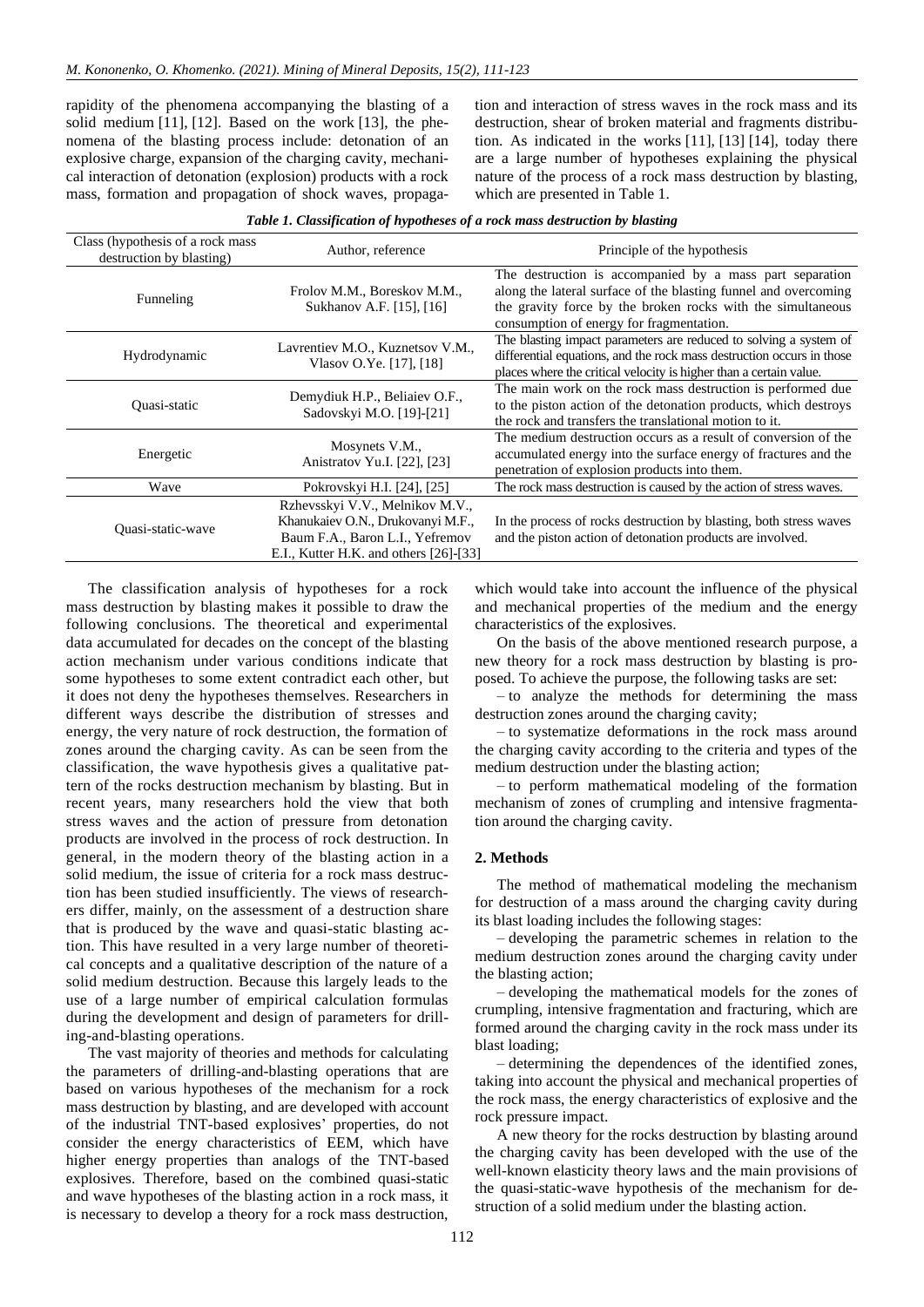## **3. Results and discussion**

# **3.1. Analysing the methods for determining the zones of a mass destruction around the charging cavity**

The analysis of hypotheses describing the mechanism of a rock mass destruction by blasting makes it possible to define modern views on the blasting action in a solid medium, which are the combined action of detonation products and stress waves. These views are shared by most of the leading domestic and foreign researchers, such as V.V. Rzhevsskyi, M.V. Melnikov, O.N. Khanukaiev, M.F. Drukovanyi, F.A. Baum, L.I. Baron, E.I. Yefremov, H.K. Kutter and many others [\[26\]](#page-10-22)[-\[33\].](#page-10-23) According to the main provisions of this group of views (hypothesis), after the explosive charge blasting, a compression zone is formed in the radius of the shock wave impact, where the mass is highly crushed or compacted. This zone is called the crumpling zone (Fig. 1). Subsequent to the crumpling zone, the shock wave transforms into an elastic wave, which begins to act and form a fracturing zone. After this zone, a shaking zone is formed, in which the mass is destroyed along natural fractures without fragmentation. Crumpling and fracturing zones together form a zone of controlling fragmentation. Based on the indicated provisions of the described hypothesis, many scientists have developed a large number of theories and methods for determining the size of zones. Therefore, we will analyze the existing methods for calculating the dimensions of the zones of crumpling and fracturing, which are formed around the charging cavity in accordance with the theories.



*Figure 1. Zones of blasting action on the mass: 1 – charging cavity; 2 – crumpling zone; 3 – fracturing zone; 4 – shaking zone*

The radius value of the crumpling zone, which is formed around the charging cavity in the rock mass under the blasting action, according to various theories is calculated by the formulas presented in Table 2.

*Table 2. Methods for calculating the radius value of the crumpling zone according to different theories of the blasting action on a rock mass*

| Author, reference                                                                  | Formula                                                                                                             | Conventional signs                                                                                                                                                                                                                                                                                                                                                               |
|------------------------------------------------------------------------------------|---------------------------------------------------------------------------------------------------------------------|----------------------------------------------------------------------------------------------------------------------------------------------------------------------------------------------------------------------------------------------------------------------------------------------------------------------------------------------------------------------------------|
| Mosynets V.M.,<br>Horbachova N.P. [22], [34], [35]                                 | $R_{tr} = \sqrt{\frac{C_s}{C_p}} \cdot \sqrt[3]{q}$ , m                                                             | $C_s$ – shear wave propagation velocity in the mass,<br>m/s; $C_p$ – P-wave propagation velocity in the mass,<br>m/s; $q$ – charge mass in TNT equivalent, kg                                                                                                                                                                                                                    |
| Rakishev B.R. [36], [37]                                                           | $R_{zm} = r_{pr} \left(\frac{\gamma C}{5\sigma_{\rm ct}}\right)^{\frac{1}{2}}$ , m                                  | $\gamma$ – rock density, kg/m <sup>3</sup> ; C – sound propagation<br>velocity in the rock, $m/s$ ; $r_{pr}$ – explosion cavity<br>permissible radius, m                                                                                                                                                                                                                         |
| Szuladzinski G. [38]                                                               | $R_{zm} = \sqrt{\frac{2r_o^2 \rho_o Q_{ef}}{\sigma_{std}}}$ , mm                                                    | $ro$ – charging cavity radius, mm; $\rhoo$ – explosive<br>density, $g/mm^3$ ; $Q_{ef}$ -effective energy of an explo-<br>sive, which is approximately 2/3 of the complete<br>reaction heat, N·mm/g; $\sigma_{st.d}$ – dynamic ultimate<br>compression strength of the rock, which is approxi-<br>mately eight times the value of the limited static<br>compression strength, MPa |
| Andriievskyi O.P.,<br>Kutuzov B.M. [39], [40]                                      | $R_{zm} = d \sqrt{\frac{\rho D^2}{8 \sigma_{\rm cr}}}$ , m                                                          | $d$ – blasthole or well diameter, m; $\rho$ – explosive<br>charge density, kg/m <sup>3</sup> ; $D$ – explosive detonation<br>velocity, m/s; $\sigma_{st}$ – ultimate compression strength of<br>the rock, Pa                                                                                                                                                                     |
| Diordievic N. [41]                                                                 | $R_{zm} = \frac{r_o}{\sqrt{\frac{24\sigma_{roz}}{P_v}}}$ , mm<br>$R_{zm} = r_o \sqrt{\frac{P_d}{\sigma_{st}}}$ , mm | $\sigma_{roz}$ – ultimate tensile strength of the rock, Pa;<br>$P_v$ – detonation products pressure, Pa                                                                                                                                                                                                                                                                          |
| Kanchibotla S.S.,<br>Valery W., Morrell S. [42]                                    |                                                                                                                     | $P_d$ – detonation products pressure, Pa                                                                                                                                                                                                                                                                                                                                         |
| Esen S., Onederra I. [43], [44]                                                    | $R_{zm} = 0.812 r_o (CZI)^{0.219}$ , mm                                                                             | $CZI$ – destruction zone index                                                                                                                                                                                                                                                                                                                                                   |
| Chun-rui L., Li-jun K.,<br>Qing-xing Q., De-bing M.,<br>Quan-ming L., Gang X. [45] | $R_{zm} = \left(0.2\gamma \frac{C_z}{\sigma_{st}}\right) \cdot \sqrt{\frac{P_b}{\sigma_o r_o}}$ , m                 | $\gamma$ – rock density, kg/m <sup>3</sup> ; $C_z$ – sound wave propaga-<br>tion velocity in a rock, m/s; $\sigma_o$ – triaxial rock<br>strength, Pa                                                                                                                                                                                                                             |
| Kuznetsov V.A. [46]                                                                | $R_{zm} = 810 \sqrt{\frac{\rho e}{\tau_{xd}} \cdot \frac{1-2\mu}{1-\mu}}$ , m                                       | $\rho$ – charging density, kg/m <sup>3</sup> ; e – relative force<br>(strength) of an explosive; $\mu$ – Poisson's ratio;<br>$\tau_{zd}$ – ultimate shear strength of the rock, Pa                                                                                                                                                                                               |
| Torbica S., Lapčević V. [47], [48]                                                 | $R_{zm} = \frac{P_v r_o}{\sigma_{ren} n} \cdot \frac{(1+\mu)(1-2\mu)}{(1-\mu)}$ , m                                 | $ro$ – charging cavity radius, m; n – number of radial<br>fractures for the crumpling zone $n = 32$ pcs.                                                                                                                                                                                                                                                                         |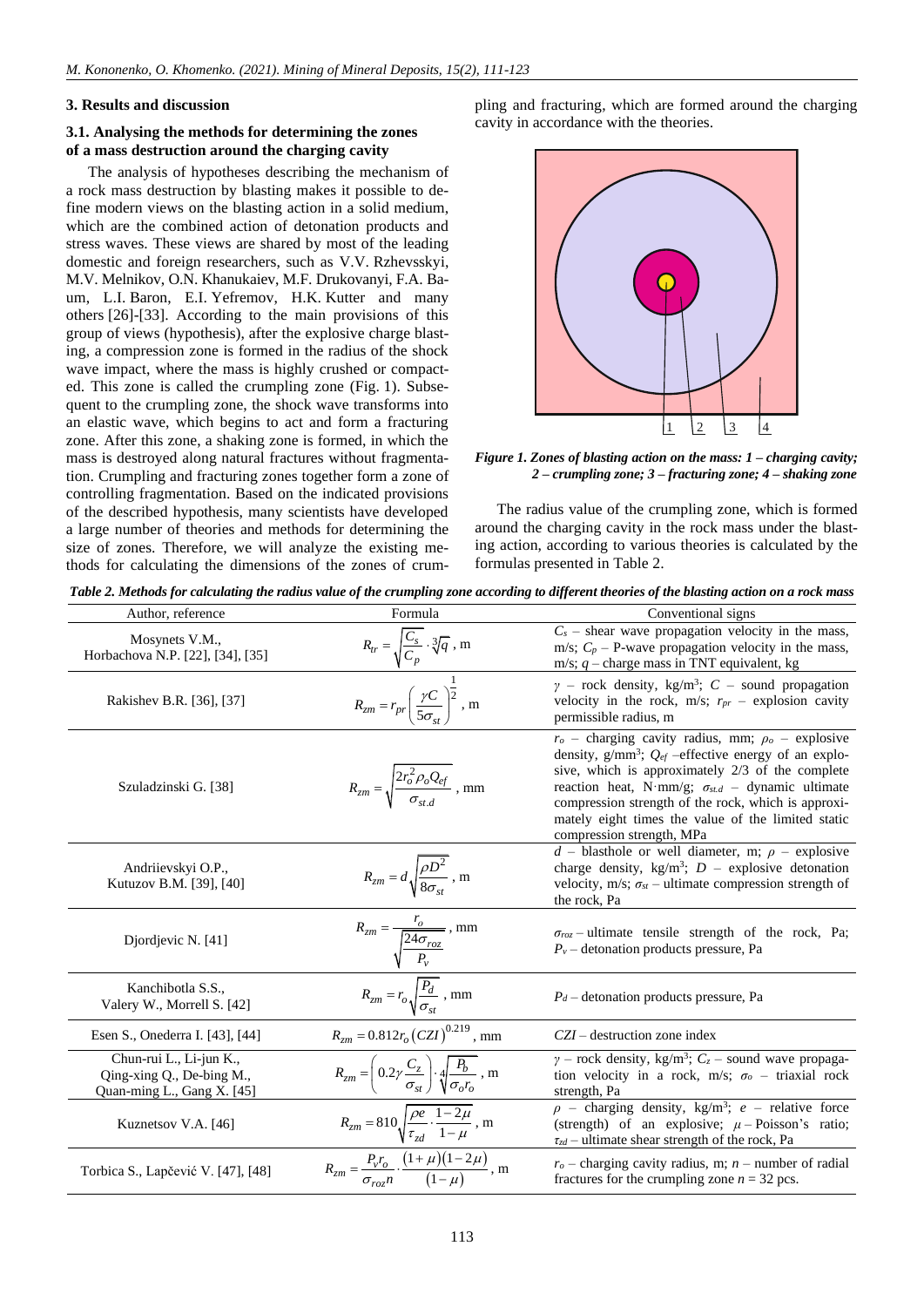The radius value of the fracturing zone around the charging cavity, which is formed in the rock mass during its destruction by blasting, is calculated by the formulas presented in Table 3.

| Table 3. Methods for calculating the radius value of the fracturing zone in the rock mass under the blasting action according to |  |  |  |  |  |  |  |  |
|----------------------------------------------------------------------------------------------------------------------------------|--|--|--|--|--|--|--|--|
| various theories                                                                                                                 |  |  |  |  |  |  |  |  |

| Author, reference                                                                  | Formula                                                                                                                     | Conventional signs                                                                                                                                                                                                                                       |
|------------------------------------------------------------------------------------|-----------------------------------------------------------------------------------------------------------------------------|----------------------------------------------------------------------------------------------------------------------------------------------------------------------------------------------------------------------------------------------------------|
| Mosynets V.M.,<br>Horbachova N.P. [22], [34], [35]                                 | $R_{tr} = \sqrt{\frac{C_p}{C_s}} \cdot \sqrt[3]{q}$ , m                                                                     | $C_s$ – shear wave propagation velocity in the mass,<br>m/s; $C_p$ – P-wave propagation velocity in the mass,<br>m/s; $q$ – charge mass in TNT equivalent, kg                                                                                            |
| Rakishev B.R. [36], [37]                                                           | $R_{tr} = R_{zm} \cdot \frac{\mu}{1 + \mu} \cdot \frac{\sigma_{st}}{\sigma_{roz}}$ , m                                      | $\sigma_{st}$ – ultimate compression strength of the rock, Pa;<br>$\sigma_{roz}$ -ultimate tensile strength of the rock, Pa;<br>$\mu$ – Poisson's ratio                                                                                                  |
| Yerofeiev I.Ye. [49]                                                               | $R_{tr} = 55d_b \sqrt{\frac{\rho e}{\sqrt{f}}}$ , m                                                                         | $d_b$ – blasthole or well diameter, m; $\rho$ – explosive<br>charge density, $\text{kg/m}^3$ ; $f$ – hardness coefficient<br>by the M.M. Protodyakonov scale of hardness;<br>$e$ – relative force of an explosive                                        |
| Yefremov E.I., Petrenko V.D.,<br>Pastukhov A.I. [50]                               | $R_{tr} = \frac{\sigma_{st}}{\sigma_{roz}} r_o \sqrt{\frac{P_v}{\sigma_{st}}}$ , m                                          | $r_o$ - charging cavity radius, m; $P_v$ - detonation<br>products pressure, Pa                                                                                                                                                                           |
| Adushkin V.V.,<br>Spivak O.O. [51]                                                 | $R_{tr} = r_o \sqrt{\frac{P_v}{2\sigma_{roz}}}$ , m                                                                         |                                                                                                                                                                                                                                                          |
| Kexin D. [52]                                                                      | $R_{tr} = 96 \left( \frac{G}{10 \sigma_{\rm{vr}}} \right)^{\frac{1}{8}} \cdot \left( 10E \right)^{\frac{1}{6}}, \, \rm{mm}$ | $\sigma_{st}$ – ultimate uniaxial compression strength of the<br>rock, MPa; $E - Young's$ modulus of elasticity, MPa;<br>$G$ – loaded length, m                                                                                                          |
| Kriukov H.M. [53]                                                                  | $R_{tr} = 0.5d \sqrt{\frac{P_o}{\sigma_{roz}}}$ , m                                                                         | $d$ – charge diameter, m; $P_o$ – detonation products<br>pressure (Chapman-Jouguet point), Pa                                                                                                                                                            |
| Andriievskyi O.P.,<br>Kutuzov B.M. [54]-[56]                                       | $R_{tr} = 0.7 R_{zm} \sqrt{\frac{\rho D^2 d}{8 \tau_{zr} R_{zm}}}$ , m                                                      | $d$ – blasthole or well diameter, m; $\rho$ – explosive charge<br>density, kg/m <sup>3</sup> ; $D$ – explosive detonation velocity,<br>m/s; $\tau_{zr}$ – ultimate shear strength of the rock, Pa                                                        |
| Chun-rui L., Li-jun K.,<br>Qing-xing Q., De-bing M.,<br>Quan-ming L., Gang X. [45] | $R_{tr} = r_o \sqrt{\frac{P_j}{\sigma_{roz}}}$ , m                                                                          | $r_o$ - charging cavity radius, m; $P_i$ - quasi-static<br>pressure (pressure caused by expansion of gases), Pa                                                                                                                                          |
| Kuznetsov V.A. [46]                                                                | $R_{tr} = 3250 \sqrt{\frac{\rho e}{\sigma_{roz}} \cdot \frac{1-2\mu}{1-\mu}}$ , m                                           | $e$ – relative strength of an explosive                                                                                                                                                                                                                  |
| Iverson S.R., Hustrulid W.A.,<br>Johnson J.C. [57]                                 | $R_{tr} = 25r_o \sqrt{\frac{\rho_e e_{ANFO}}{\rho_{ANFO}}} \cdot \sqrt{\frac{2.65}{\gamma}}$ , cm                           | $ro$ – blasthole radius, cm; $\rho_e$ – explosive density,<br>$g/cm^3$ ; $e_{ANFO}$ – force (strength) of an explosive<br>relative to ANFO; $\rho_{ANFO}$ – ANFO density equal to<br>0.85 g/cm <sup>3</sup> ; $\gamma$ – rock density, g/cm <sup>3</sup> |
| Torbica S.,<br>Lapčević V. [47], [48]                                              | $R_{tr} = \frac{P_{v} r_{o}}{\sigma_{r} r_{o}} \cdot \frac{(1+\mu)(1-2\mu)}{(1-\mu)}$ , m                                   | $n$ -number of radial fractures for the fracturing<br>zone $n = 4$ pcs.                                                                                                                                                                                  |

The analysis of the theories for calculating the radii of the zones that are formed around the charging cavity under the blasting action, makes it possible to draw the following conclusions. Almost all of the existing methods have empirical nature and are strongly dependent on certain mining-andgeological conditions for which they have been proposed. But at the same time, theoretical methods have limited applicability. Based on the analysis of the above methods, some of them are used only for monolithic mass. It has been also determined that the above methods do not take into account the change in the physical and mechanical properties of rocks influenced by the rock pressure. This suggests that most of the methods have been developed for the conditions of drilling-and-blasting operations in surface mining. Also, in some formulas for calculating the zones, the coefficients of the relative force of explosives are given, but they are intended for the use of mechanical explosive mixtures, and not at all for EEM. Therefore, the result of determining the value of the fracture formation radius may give an error. All the above methods are intended to calculate only two zones – crumpling and fracturing, but these methods do not allow

calculating the zone of intensive fragmentation, which retains the pressure of detonation products, that is, mechanical compression stresses.

According to the results of theoretical and experimental studies, the most efficient is the theory and its calculation method, which was developed by O.P. Andriievskyi and B.M. Kutuzov [\[58\].](#page-11-5) Thanks to the obtained patterns of the crumpling and fracturing zones formation in a rock mass when exposed to blasting, the authors make this discovery [\[59\].](#page-11-6) Using this method, they have developed new technologies for drilling-and-blasting operations, both during underground mining and during longwall face extraction of ore. The developed technologies have been extensively tested in a wide variety of mining-and-geological conditions of mining enterprises. But, despite the good results in practical use, this method does not take into account the energy characteristics of EEM, and also requires clarification when designing the parameters for drilling-and-blasting operations in rocks with a strength below 60 MPa.

The modern theory of the rocks destruction by blasting, presented by Serbian scientists S. Torbica and V. Lapče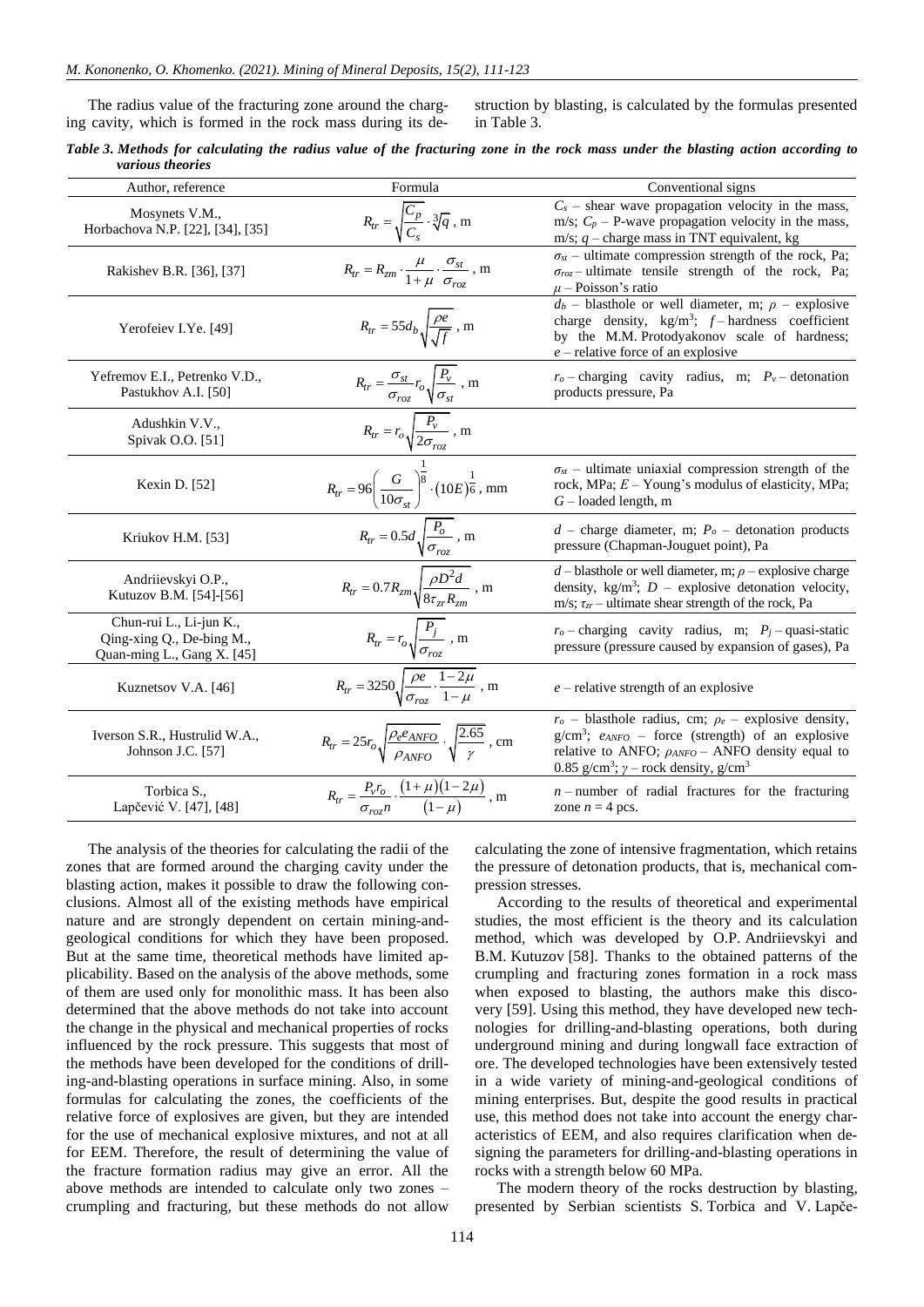vić [\[47\],](#page-10-37) [\[48\]](#page-10-38) makes it possible to assess the length and density of radial fractures caused by the initiation of an explosive charge. Based on this theory, a method is proposed for determining the size of the explosion zone and quantifying the rock mass properties. According to the number of radial fractures (*n*) in the zones that are formed around the charging cavity, the authors recommend to calculate the radii of the crumpling zone ( $n = 32$  pcs.) and fracturing zone ( $n = 4$  pcs.). But using this method, it is also possible to calculate the radius of the zone of intensive fragmentation, in which from 8 to 12 radial fractures will form.

# **3.2. Systematization of deformation types in the rock mass under the blasting action, which are formed around the charging cavity, in terms of criteria and types of the medium destruction**

It is well known that blasting of an extended explosive charge in an unrestricted medium surrounding the charging cavity results in the zones of blasting action such as crumpling, radial fractures and elastic deformations. The performed analysis of the theories and methods for calculating the sizes of these zones made it possible to calculate the rational parameters of drilling-and-blasting operations. Thus, the researchers, in accordance with various criteria of the medium destruction, have determined the patterns of formation of only two zones– crumpling and fracturing [\[34\]-](#page-10-24) [\[38\],](#page-10-28) without taking into account the formation of a transition zone – intensive fragmentation –between these zones. Therefore, let us consider in more detail the mechanism of rocks destruction around the charging cavity from the point of view of criteria and types of the medium destruction.

As it is known from the theory of the blasting action [\[33\]](#page-10-23) and in accordance with the works [\[24\],](#page-10-20) [\[25\],](#page-10-21) a shock wave is formed in the rock after the explosive detonation due to the pressure of the detonation products. In the radius of the shock wave impact, a compression zone is formed, in which the rock is exposed to plastic deformation and a crumpling zone is formed (Fig. 2).



*Figure 2. Zones of blasting action on the mass, which are formed around the charging cavity: 1 – charging cavity; 2 – crumpling zone; 3 – zone of intensive fragmentation; 4 – fracturing zone; 5 – shaking zone*

In this zone, according to the works [\[60\],](#page-11-7) [\[61\],](#page-11-8) the rock changes its structure and there is an intensive fine-dispersed fragmentation of it into particles up to 1 mm. V.M. Rodionov [\[62\]](#page-11-9) believes that at the contact of rocks and explosives, their brittle failure occurs, and as a failure criterion he takes the ultimate strength of the medium under all-around dynamic loading. It is indicated in the work of K. Johanson and P. Person [\[63\],](#page-11-10) that the destruction of the medium near the contact of explosive and the rock is determined by the most important stress  $\sigma_1$  and the difference between it and the smallest principal stress  $\sigma_3$ . Thus, O.P. Andriievskyi and B.M. Kutuzov [\[58\]](#page-11-5) have scientifically substantiated the failure criterion of the medium by blasting. They argue that to determine the radius of the zone of plastic deformations arising within the crumpling zone around the charging cavity, it is necessary to use the condition under which the equivalent stress is equal to the triaxial compression stress, that is,  $[\sigma_{ekv}] = \sigma_1 - \sigma_3 = \sigma_{st}$ , taking into account the shock impact of the explosion products load.

With distance from the charging cavity, the shock wave transforms into a stress wave, which propagates at a sound velocity. After the crumpling zone, a rock fragmentation zone is formed, in which elastic-plastic deformations occur. V.V. Rzhevsskyi states in [\[33\]](#page-10-23) that in this zone the energy of blasting is spent on the resistance of rocks to shear, tension, and partially compression. At the same time, H.I. Pokrovskyi in his work [\[25\]](#page-10-21) notes that after the compacted rock layer is formed around the charging cavity (crumpling zone), a zone appears which is permeated by radial fractures in the form of rays, between which there are fractures perpendicular to the radii. These fractures occur when the pressure of the explosion products decreases, and there is a slight displacement of the rock back towards the blasting center. Based on this, the fragmentation zone can be divided into two zones: intensive fragmentation, in which compression stresses arise under the pressure of the explosion products, and the fracturing zone itself, where the rock will deform under the action of shear and tensile stresses. Further, the wave of mechanical stresses transforms into a seismic wave, which does not destroy the mass, but only shakes it, therefore, a shaking zone appears after the fracturing zone [\[22\],](#page-10-18) [\[25\],](#page-10-21) [\[33\].](#page-10-23) In the shaking zone, the destruction of the rock also occurs along natural fractures, without the destruction of the mass into fragments. Based on the analysis of the rock destruction process by blasting action, the final gradation of the zones that are formed around the charging cavity is performed, presented in Table 4.

*Table 4. Detailing the zones that are formed around the charging cavity*

| Zone   | Wave          | Deformations    | Destruction             |
|--------|---------------|-----------------|-------------------------|
| First  | Shock         | Plastic         | Crumpling               |
| Second |               |                 | Intensive fragmentation |
| Third  | <b>Stress</b> | Elastic-plastic | Fracturing              |
| Fourth | Seismic       | Elastic         | Shaking                 |

## **3.3. Mathematical modeling of the mechanism of crumpling and fragmentation zones formation around the charging cavity**

After the shock transformation of the explosive charge, which is located in the charging cavity, a shock wave will propagate in all directions of the rock mass. A certain volume of rock, which is at a small distance from the charging cavity, will be compressed in the normal direction and stretched in the tangential direction. At the front of this zone, the wave of mechanical stresses will exceed the modulus of the medium volumetric compression, therefore, the rock near the charge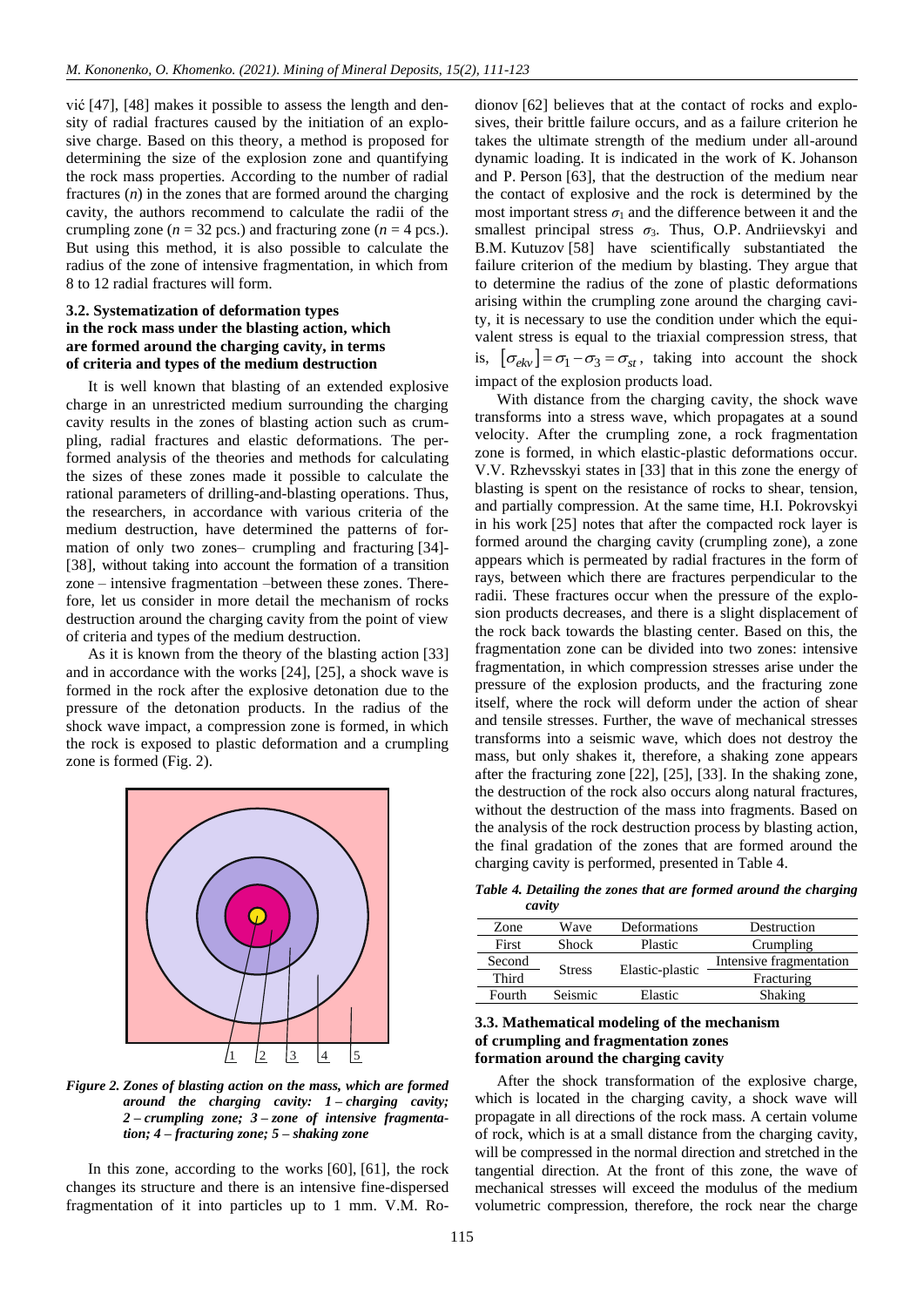breaks down, creating a zone of plastic deformation, the socalled crumpling zone. To determine the radius of this zone, let us use the parametric scheme shown in Figure 3.



*Figure 3. Parametric scheme for determining the crumpling zone, which is formed around the charging cavity when the explosive charge is detonated*

To determine the crumpling zone radius *Rzm*, it is necessary to find the mechanical stresses  $\sigma$ , which arise in the area *S*2, when exposed to pressure within the area *S*1.

Pressure in area  $S_1$ , which is formed by explosion products:

$$
P_1 = \frac{F_1}{S_1}, \text{ N/m}^2,\tag{1}
$$

where:

 $F_1$  – force acting on the walls of the charging cavity, according to the Equation (1):

$$
F_1 = P_1 \cdot S_1, \mathbf{N},\tag{2}
$$

where:

*S*<sup>1</sup> – charging cavity area:

$$
S_1 = \pi \cdot r^2, \, \text{m}^2,\tag{3}
$$

where:

*r* – charging cavity radius, m.

Stresses acting in the rock mass with the area *S*2:

$$
\sigma = \frac{F_2}{S_2}, \text{N/m}^2,\tag{4}
$$

where:

 $F_2$  – force acting in the rock mass area  $S_2$  and directed towards the walls of the charging cavity, according to Equation (4):

$$
F_2 = \sigma \cdot S_2, \text{N},\tag{5}
$$

where:

*S*<sup>2</sup> – area of a rock mass in which stresses act when pressure occurs in the area  $S_1$ :

$$
S_2 = \pi \cdot \left( R_{\frac{2}{2m}}^2 - r^2 \right), \, \text{m}^2. \tag{6}
$$

The  $F_2$  force balances the  $P_1$  pressure, which creates the force  $F_1$ . Therefore, according to Newton third law, we equate these forces  $F_2 = F_1$  and obtain:

$$
\sigma \cdot \pi \cdot \left(R_{zm}^2 - r^2\right) = P_1 \cdot \pi \cdot r^2,
$$
  
or

$$
\sigma = \frac{P_1 \cdot r^2}{R_{zm}^2 - r^2}, \text{N/m}^2. \tag{7}
$$

Equation (7) is G. Lamé task Formula [\[64\],](#page-11-11) according to the theory of which, when calculating thick-walled cylinders and provided only the internal pressure impact, the radial stresses  $\sigma_r$  in all points of the cylinder will be negative (compression stress), and the stresses  $\sigma$ <sup>*τ*</sup> will be positive (tensile stress). That is, the stresses  $\sigma_r$  and  $\sigma_{\tau}$  are the principal stresses.

To determine the equivalent stress  $\sigma_{ekv}$  in volumetric stress state, we will use the maximum shear stress theory [\[65\],](#page-11-12) which is well confirmed by experiments for materials that react in the same way to tension and compression.

Principal stresses:

$$
\sigma_1 = \sigma_\tau = \frac{P_1 \cdot r^2}{R_{zm}^2 - r^2};
$$
  
\n
$$
\sigma_2 = \sigma_z = 0;
$$
  
\n
$$
\sigma_3 = \sigma_r = -\frac{P_1 \cdot r^2}{R_{zm}^2 - r^2}.
$$

According to the maximum shear stress theory under complex stress state, the equivalent stress is:

$$
\sigma_{ekv} = \sigma_1 - \sigma_3 \leq [\sigma];
$$

or

$$
\sigma_{ekv} = \frac{2 \cdot P_1 \cdot r^2}{R_{zm}^2 - r^2}, \text{ N/m}^2. \tag{8}
$$

From Equation (8), the crumpling zone radius can be found:

$$
R_{zm} = r \cdot \sqrt{\frac{2 \cdot P_1 + \sigma_{ekv}}{\sigma_{ekv}}}, \text{ m.}
$$
 (9)

Given the dynamic blasting action:

$$
R_{zm} = r \cdot \sqrt{\frac{2 \cdot K_d \cdot P_1 + \sigma_{ekv}}{\sigma_{ekv}}}, \text{ m}, \qquad (10)
$$

where:

 $K_d$  – dynamic coefficient at blast loading, which is equal to 2 [\[65\].](#page-11-12)

Taking into account the conditions of triaxial rocks compression  $\sigma_{ekv} \leq \sigma_{ble}$ , we perform the necessary transformations and obtain:

$$
R_{zm} = 0.5 \cdot d \cdot \sqrt{1 + \frac{4 \cdot P_1}{\sigma_{st}}}, \text{ m}, \qquad (11)
$$

where:

 $d$  – the charging cavity diameter, m;

*P*<sup>1</sup> – explosion products pressure, Pa;

 $\sigma_{st}$  – ultimate compression strength of the rock, Pa.

According to [\[66\],](#page-11-13) the detonation (explosion) products pressure can be determined with sufficient accuracy as

$$
P_1 = \frac{\rho \cdot D^2}{8}, \text{Pa},\tag{12}
$$

where:

 $\rho$  – explosive density, kg/m<sup>3</sup>;

*D* – explosive detonation velocity, m/s.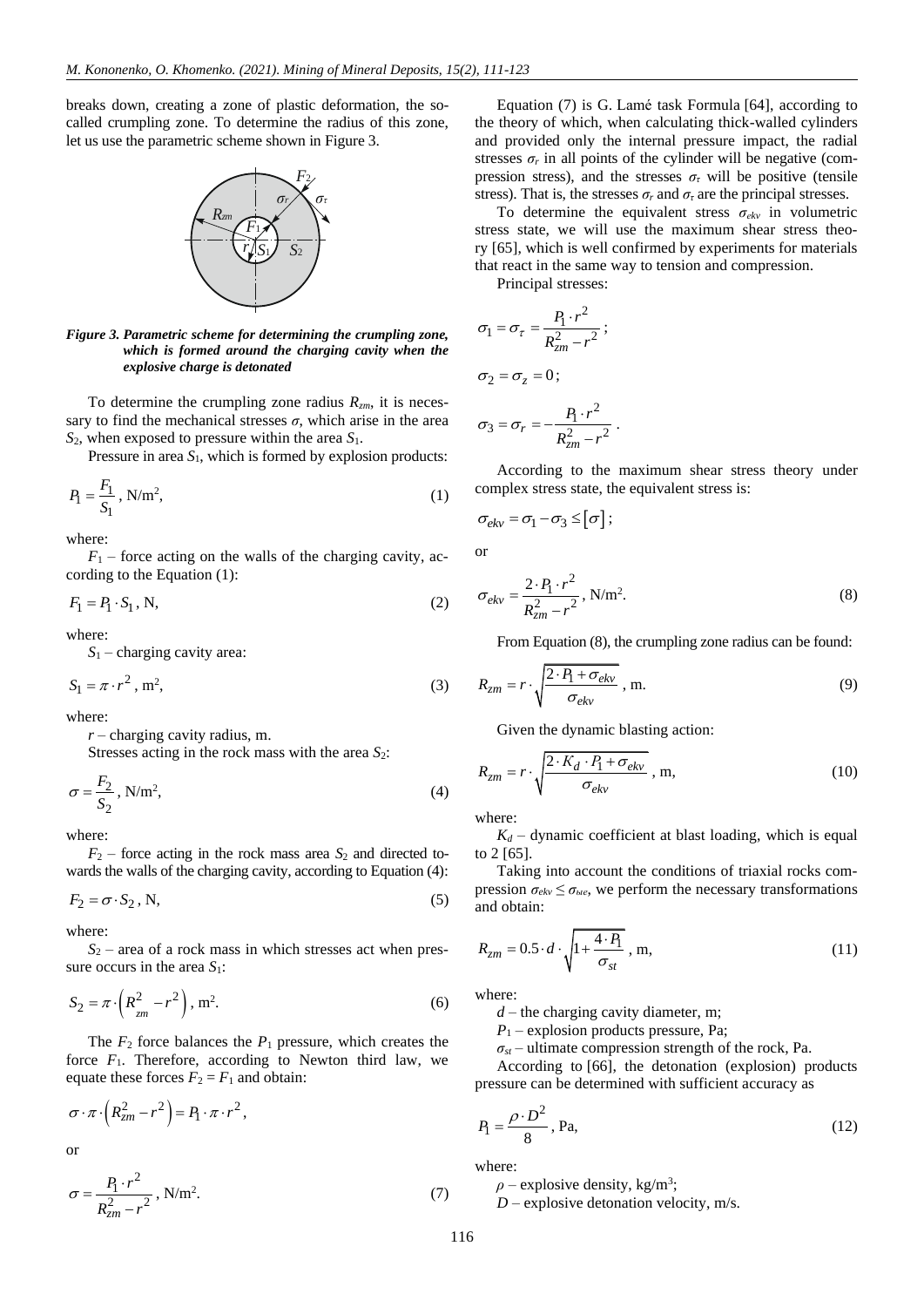Having substituted Equation (12) into (11), we obtain:

$$
R_{zm} = 0.5 \cdot d \cdot \sqrt{1 + \frac{\rho \cdot D^2}{2 \cdot \sigma_{st}}}, \text{ m.}
$$
 (13)

After the crumpling zone formation and with distance from the explosive charge location, the compression stresses from the shock wave action rapidly decay and at some distance become less than the compression strength of the rock. Therefore, the rock ceases to destruct directly from the radial stresses that compress it. The decrease in the radial stresses impact leads to an increase in tangential stresses, which stretch the rock in the annular directions. The shock wave itself from the blasting action turns into a wave of stresses with the formation of the next zone – fragmentation. In this zone, the shear, tension and compression stresses act. That is, elastic-plastic deformations occur in the rock. These stresses form the next two zones – a zone of intensive fragmentation, where compression stresses act, and a fracturing zone, where shear and tensile stresses act. To determine the radius of the intensive fragmentation zone, we use parametric scheme shown in Figure 4.



*Figure 4. Parametric scheme for determining the intensive fragmentation zone, which is formed around the charging cavity when the explosive charge is detonated*

To determine the intensive fragmentation zone radius *Rd*, it is necessary to find the mechanical stresses  $\sigma$ , which act within the area  $S_3$ , when exposed to pressure in the crumpling zone area *S*2. The pressure in the area *S*2, which acts in the crumpling zone:

$$
P_2 = \frac{F_3}{S_2}, \text{N/m}^2,\tag{14}
$$

where:

 $F_3$  – force acting on the walls of the crumpling zone, according to (14):

$$
F_3 = P_2 \cdot S_2, \text{N},\tag{15}
$$

where:

 $S_2$  – the area of the crumpling zone formed around the charging cavity:

$$
S_2 = \pi \cdot R_{zm}^2, \quad m^2. \tag{16}
$$

Stresses acting in the area *S*<sup>3</sup> of the rock mass, around the crumpling zone:

$$
\sigma = \frac{F_4}{S_3}, \text{N/m}^2,\tag{17}
$$

where:

 $F_4$  – the force acting in the rock mass area  $S_3$  and directed towards the walls of the crumpling zone according to (17):

$$
F_4 = \sigma \cdot S_3, \text{N},\tag{18}
$$

where:

*S*<sup>3</sup> – the rock mass area in which stresses occur under the action of pressure in the area *S*2:

$$
S_3 = \pi \cdot \left( R_d^2 - R_{zm}^2 \right), \, \text{m}^2. \tag{19}
$$

The  $F_4$  force balances the  $P_2$  pressure, which creates the force  $F_3$ , therefore, according to Newton third law, we equate these forces  $F_4 = F_3$  and obtain:

$$
\sigma \cdot \pi \cdot \left(R_d^2 - R_{zm}^2\right) = P_2 \cdot \pi \cdot R_{zm}^2,
$$

or

$$
\sigma = \frac{P_2 \cdot R_{zm}^2}{R_d^2 - R_{zm}^2}, \text{N/m}^2. \tag{20}
$$

Equation (20) is G. Lamé task formula for calculating thick-walled cylinders [\[64\].](#page-11-11) To determine the equivalent stress  $\sigma_{ekv}$  in volumetric stress state, we will use the maximum shear stress theory.

Principal stresses:

$$
\sigma_1 = \sigma_\tau = \frac{P_2 \cdot R_{zm}^2}{R_d^2 - R_{zm}^2};
$$
  

$$
\sigma_2 = \sigma_z = 0;
$$
  

$$
\sigma_3 = \sigma_r = -\frac{P_2 \cdot R_{zm}^2}{R_d^2 - R_{zm}^2}
$$

A stress wave passes through the zone that is formed after the crumpling zone, and elastic-plastic deformations occur in the mass due to the action of stresses on compression, tension and shear. That is, after the shock wave transforms into the stress wave, first, compression stresses act and a zone of intensive fragmentation is formed. Then, after the stress wave passes through the mass, fractures begin to form, caused by tensile and shear stresses, after which a fracturing zone begins to form.

.

Therefore, to determine the fragmentation zone, according to the maximum shear stress theory, we find the equivalent stress:

$$
\sigma_{ekv} = \sigma_1 - \sigma_3 \leq [\sigma],
$$

or

$$
\sigma_{ekv} = \frac{2P_2 \cdot R_{zm}^2}{R_d^2 - R_{zm}^2}, \text{ N/m}^2. \tag{21}
$$

From Equation (21), the radius value of the intensive fragmentation zone can be found: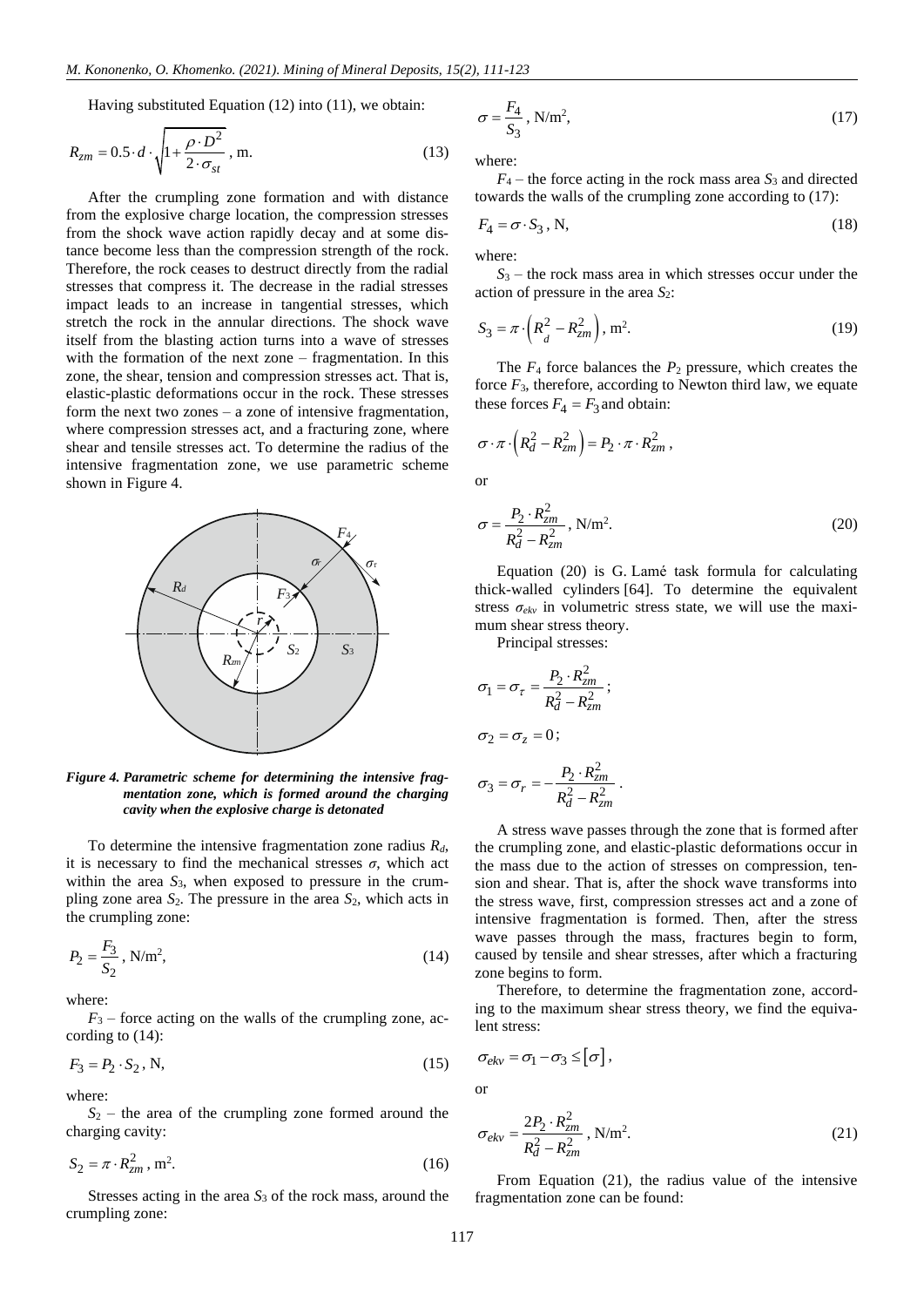$$
R_d = R_{zm} \cdot \sqrt{1 + \frac{2 \cdot P_2}{\sigma_{ekv}}}, \text{ m.}
$$
 (22)

Given that the rock in the crumpling zone transfers the pressure, which is created by the explosion products in the charging cavity to the adjacent zone, a decrease in pressure acting on the rock mass due to the increase in the contact area [\[36\]](#page-10-26) is determined by the Formula [\[58\]:](#page-11-5)

$$
P_2 = \frac{P_1 \cdot r}{R_{zm}}, \text{N/m}^2. \tag{23}
$$

Having performed the necessary transformations, we obtain the formula for determining the radius of the intensive fragmentation zone:

$$
R_d = R_{zm} \cdot \sqrt{1 + \frac{\rho \cdot D^2 \cdot d}{8 \cdot R_{zm} \cdot \sigma_{st}}}, \text{ m.}
$$
 (24)

To determine the radius of fracturing zone, we use parametric scheme shown in Figure 5.



*Figure 5. Parametric scheme for determining the fracturing zone, which is formed around the charging cavity when the explosive charge is detonated*

To determine the fracturing zone radius  $R_{tr}$ , it is necessary to find the mechanical stresses  $\sigma$ , which act within the area *S*4, when exposed to pressure in the crumpling zone area *S*2. The pressure in the area *S*2, which is formed in the crumpling zone, is determined by the Formula (14), and the force acting on the walls of the crumpling zone, by the Formula (15). The area of the crumpling zone formed around the charging cavity is determined by the Formula (16).

Stresses acting in the rock mass area *S*<sup>4</sup> around the crumpling zone:

$$
\sigma = \frac{F_5}{S_4}, \text{N/m}^2,\tag{25}
$$

where:

*F*<sup>4</sup> – the force acting in the rock mass area *S*<sup>4</sup> and directed towards the walls of the crumpling zone according to (25):

$$
F_5 = \sigma \cdot S_4, \text{N},\tag{26}
$$

where:

*S*<sup>4</sup> – the rock mass area in which stresses act when the pressure arises in the area  $S_2$ :

$$
S_4 = \pi \cdot \left( R_{tr}^2 - R_{zm}^2 \right), \, \text{m}^2. \tag{27}
$$

The  $F_5$  force balances the  $P_2$  pressure, which creates the force  $F_3$ , therefore, according to Newton third law, we equate these forces  $F_5 = F_3$  and obtain:

$$
\sigma \cdot \pi \cdot \left(R_{tr}^2 - R_{zm}^2\right) = P_2 \cdot \pi \cdot R_{zm}^2,
$$
  
or

;

.

$$
\sigma = \frac{P_2 \cdot R_{zm}^2}{R_{tr}^2 - R_{zm}^2}, \text{ N/m}^2. \tag{28}
$$

Equation (28) is G. Lamé task Formula [\[64\].](#page-11-11) To determine the equivalent stress *σekv* for volumetric stress state of the rocks, we will use the maximum shear stress theory.

Principal stresses:

$$
\sigma_1 = \sigma_\tau = \frac{P_2 \cdot R_{zm}^2}{R_{tr}^2 - R_{zm}^2};
$$
  

$$
\sigma_2 = \sigma_z = 0;
$$
  

$$
\sigma_3 = \sigma_r = -\frac{P_2 \cdot R_{zm}^2}{R_{tr}^2 - R_{zm}^2}
$$

As it was noted before, a stress wave that passes through the mass forms a fragmentation zone, in which a zone of intensive fragmentation (the impact of stresses on compression) and a fracturing zone (the impact of stresses on shear) are formed. Therefore, to determine the fracturing zone according to the maximum shear stress theory, the equivalent stress is:

$$
\sigma_{ekv} = \sigma_1 - \sigma_3 \leq [\sigma],
$$

or

$$
\sigma_{ekv} = \frac{2P_2 \cdot R_{zm}^2}{R_{tr}^2 - R_{zm}^2}, \text{ N/m}^2. \tag{29}
$$

From Equation (29) the radius value of the fracturing zone can be found:

$$
R_{tr} = R_{zm} \cdot \sqrt{1 + \frac{2 \cdot P_2}{\sigma_{ekv}}} \,, \, \text{m.}
$$
 (30)

A decrease in pressure acting on the rock mass due to the increase in the contact area is determined by the Formula (23).

As known from the elasticity and plasticity theory [\[67\],](#page-11-14) if the outer diameter of the cylinder is 4 times greater than the inner diameter, and the calculations allow for a discrepancy of up to 6%, then in this case the solution is not related to the shape of the outer contour and the cylinder is in pure shear conditions. Therefore, the shear calculation is performed.

Having performed the necessary transformations, we obtain: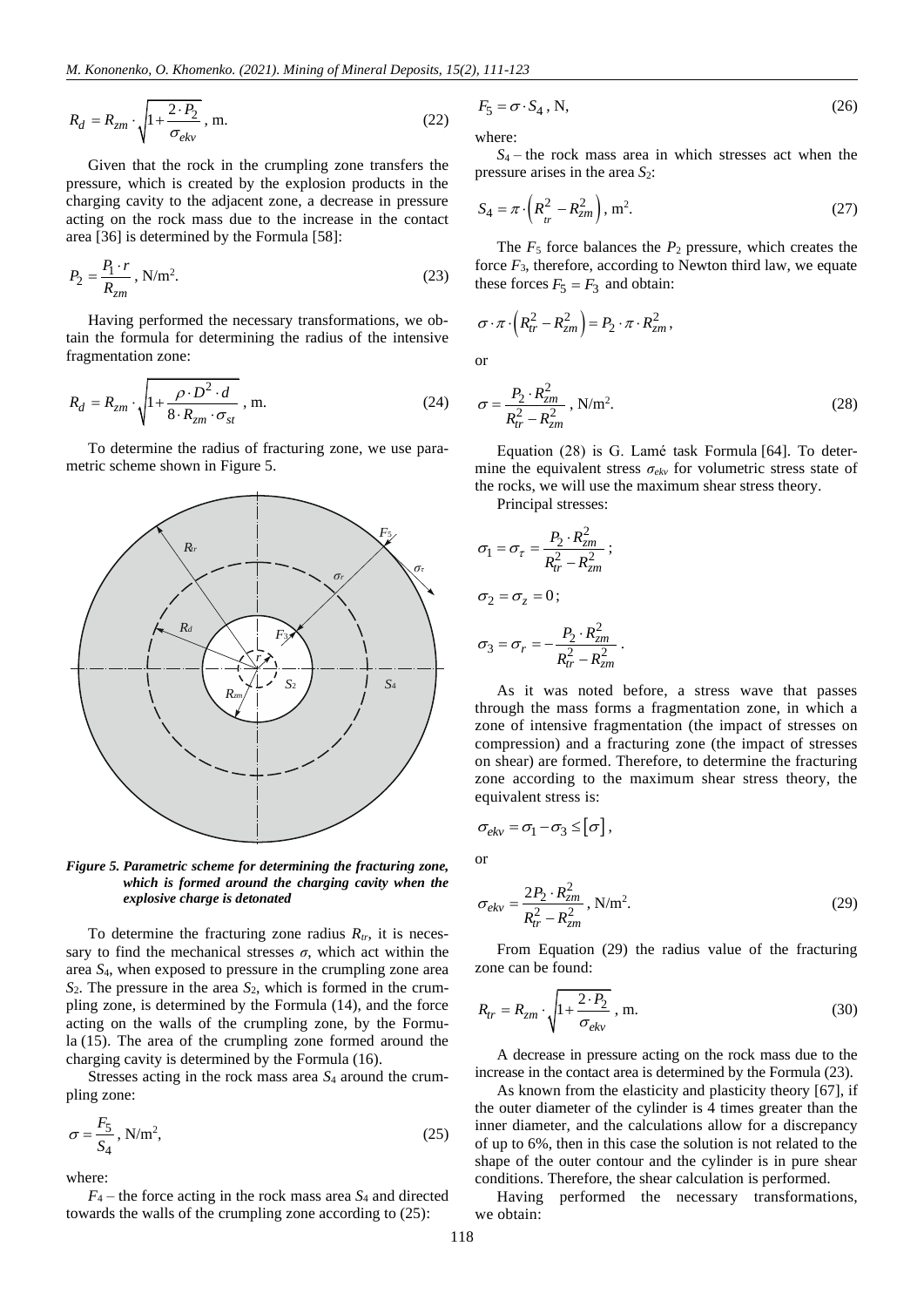$$
R_{tr} = R_{zm} \cdot \sqrt{1 + \frac{\rho \cdot D^2 \cdot d}{8 \cdot R_{zm} \cdot \tau_z}} \,, \, \text{m}, \tag{31}
$$

where:

*τ<sup>z</sup>* – ultimate shear strength of the rock, Pa.

In the works [\[68\],](#page-11-15) [\[69\],](#page-11-16) it is indicated that the main characteristics of the rock strength, such as the strength on compression, tension and shear are interrelated.

$$
\tau_z = 0.5 \sqrt{\sigma_{st} \sigma_{roz}} \, , \text{Pa.} \tag{32}
$$

The obtained Formulas (13), (24) and (31) allow calculating the radii of the zones of crumpling, intensive fragmentation and fracturing, which are formed around the charging cavity, taking into account the energy characteristics of explosives, as well as the physical and mechanical rock mass properties. But the disadvantage of these formulas is that they do not take into account the rock pressure influence. To optimize the parameters of technological processes during underground mining of ores at different depths of mining, it is necessary to know the initial stress-strain state of the virgin rock mass. Therefore, to determine the initial stress-strain state of the virgin rock mass, we use the provisions of thermodynamic (V.F. Lavrinenko) [\[70\]-](#page-11-17)[\[74\]](#page-11-18) and energy (O.Ye. Khomenko) [\[75\]](#page-11-19)[-\[82\]](#page-11-20) analytical methods for calculating the state of rocks around mine workings [\[83\].](#page-11-21) The compaction coefficient is chosen as the main parameter that is used when calculating the initial stress state and physical and mechanical properties of the rock mass, taking into account the depth:

$$
K_u = \frac{\gamma_u}{\gamma_o},\tag{33}
$$

where:

 $\gamma$ <sup>*o*</sup> – specific gravity of rock or ore, N/m<sup>3</sup>:

 $\gamma_o = \gamma \cdot g$  ,  ${\rm N/m^3},$ 

where:

 $\gamma$  – rock or ore density, kg/m<sup>3</sup>;

 $g$  – gravitational acceleration equal to 9.81 m/s<sup>2</sup>;

 $\gamma$ <sup>*u*</sup> – compacted specific gravity of rock taking into account the rock pressure impact,  $N/m<sup>3</sup>$ .

Analysis of studies performed by V.F. Lavrinenko has revealed that for every 500 m with increasing depth in the bowels of the Kryvyi Rih Basin, the density of rocks under the influence of gravity force increases by  $50 \text{ kg/m}^3$  [\[70\],](#page-11-17) [\[84\].](#page-11-22) This is confirmed by the results of research on changes in the physical and mechanical properties of rocks and ores within the Ukrainian Shield (or Ukrainian Crystalline Massif) [\[85\].](#page-11-23) Having approximated the maximum values using the Microsoft Excel program, an empirical dependence of the change in the increment of the specific gravity of rocks *Δγ* on the depth *H* of mining operations has been obtained. For the mass of the Ukrainian Crystalline Shield, the increase in the specific gravity of the rock influenced by gravity forces, which depends on the depth of mining is:

$$
\Delta \gamma = 0.1 \cdot g \cdot H, \text{ N/m}^3,
$$
\n(34)

where:

*Н* – depth of mining, m.

Based on the above, the compaction coefficient can be found:

$$
K_u = \frac{\gamma_o + \Delta \gamma}{\gamma_o} \,. \tag{35}
$$

Having substituted Equation (34) into Formula (35), a general formula can be obtained for determining the compaction coefficient:

$$
K_{u} = \frac{\gamma_{o} + 0.1gH}{\gamma_{o}} = \frac{\gamma + 0.1H}{\gamma} \tag{36}
$$

According to the theories of thermodynamics and energy, rocks located at depth are in a compacted state due to the acting gravity forces. As known, with increasing depth, the strength of rocks increases due to a decrease in the rock pores under the action of rock pressure forces. Therefore, it is expedient to take into account the influence of rock pressure forces in the obtained Formulas (13), (24) and (31) by introducing the rock compaction coefficient, which includes the depth of mining. Formulas for calculating the radii of the zones formed around the charging cavity, taking into account the physical and mechanical rock properties, their compaction under the action of the rock pressure forces and the energy characteristics of explosives:

– for crumpling zone:

$$
R_{zm} = 0.5 \cdot d \cdot \sqrt{1 + \frac{\rho \cdot D^2}{2 \cdot K_u \cdot \sigma_{st}}}, \text{ m};
$$
 (37)

– for intensive fragmentation zone:

$$
R_d = R_{zm} \cdot \sqrt{1 + \frac{\rho \cdot D^2 \cdot d}{8 \cdot R_{zm} \cdot K_u \cdot \sigma_{st}}}, \text{ m};
$$
 (38)

– for fracturing zone:

$$
R_{tr} = R_{zm} \cdot \sqrt{1 + \frac{\rho \cdot D^2 \cdot d}{8 \cdot R_{zm} \cdot K_u \cdot \tau_z}} \,, \, \text{m}, \tag{39}
$$

where:

 $K_u$  – the coefficient that takes into account the rock compaction under the gravity forces action and corresponds to the condition  $K_u \geq 1$ .

Depending on the genesis, the rock mass has a certain structure and texture, which is broken by systems of randomly oriented fractures of the corresponding degree of opening. This leads to the fact that the strength characteristics of rocks in the sample and the mass have a significant difference. The decrease in the strength of rocks in the mass, which is caused by fracturing, can be quantified by the coefficient of structural weakening of a mass [\[86\].](#page-11-24) Formulas (37)-(39) are used when performing blasting operations in monolithic non-fractured rocks. Therefore, to improve the accuracy of calculating the radii of zones for fractured rocks, it is necessary to take into account their natural fracturing by introducing the coefficient of structural weakening of a mass into Formulas (37)-(39). Formulas for calculating the radii of the zones formed around the charging cavity, taking into account the physical and mechanical properties of rocks, their fracturing, compaction under the action of rock pressure forces and the energy characteristics of explosives:

– for the crumpling zone: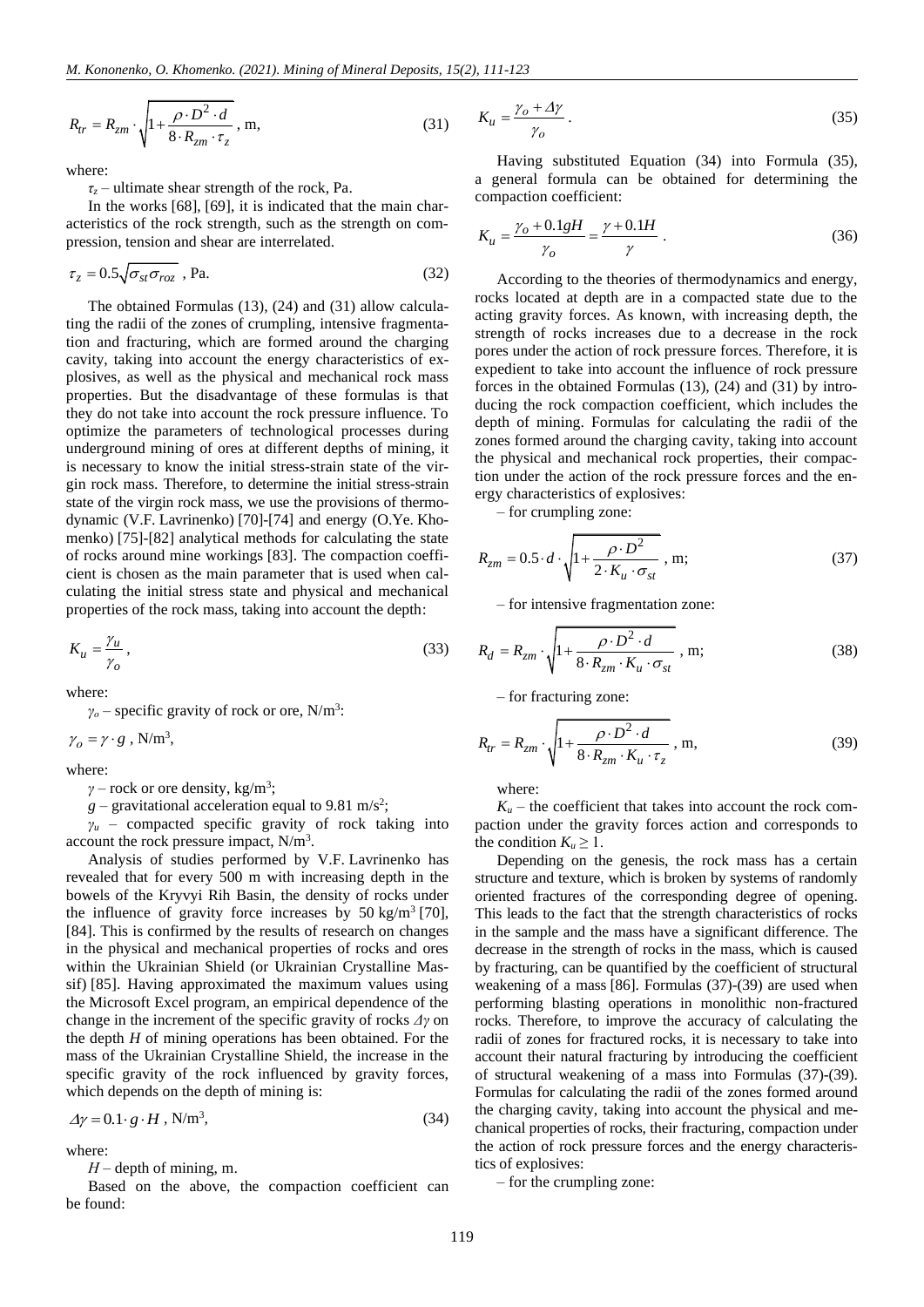$$
R_{zm} = 0.5 \cdot d \cdot \sqrt{1 + \frac{\rho \cdot D^2}{2 \cdot K_u \cdot K_s \cdot \sigma_{st}}}, \text{ m};
$$
 (40)

– for the zone of intensive fragmentation:

$$
R_d = R_{zm} \cdot \sqrt{1 + \frac{\rho \cdot D^2 \cdot d}{8 \cdot R_{zm} \cdot K_u \cdot K_s \cdot \sigma_{st}}}, \text{ m};
$$
 (41)

– for the fracturing zone:

$$
R_{tr} = R_{zm} \cdot \sqrt{1 + \frac{\rho \cdot D^2 \cdot d}{8 \cdot R_{zm} \cdot K_u \cdot K_s \cdot \tau_z}} \,, \, \text{m}, \tag{42}
$$

where:

 $K_s$  – the coefficient of structural weakening of a mass, which can be calculated by one of the formulas given in Table 5.

| Author, reference                       | Formula                                                                                                                                                                            | Conventional signs                                                                                                                                                                                                 |  |  |
|-----------------------------------------|------------------------------------------------------------------------------------------------------------------------------------------------------------------------------------|--------------------------------------------------------------------------------------------------------------------------------------------------------------------------------------------------------------------|--|--|
| Fysenko H.L. [87]                       | $K_s = \frac{1}{1 + a \ln \frac{H}{l}}$                                                                                                                                            | $H$ – linear dimension of collapse, m; $l$ – average<br>block size (chump), m; $a$ – the coefficient, which<br>depends on the rock strength in the monolith and on<br>its fracturing, which is equal to $0.5 - 10$ |  |  |
| Rats M.V. [88]                          | $K_s = 0.08 + 0.92 \left(\frac{H}{I}\right)^{-1.2}$                                                                                                                                |                                                                                                                                                                                                                    |  |  |
| <b>VNDMI</b><br>(BNIP II-94-80)         | $K_s = 0.9$ at $l_t > 1.5$ m:<br>$K_s = 0.8$ at $1.0 < l_t < 1.5$ m;<br>$K_s = 0.6$ at $0.5 < l_t < 1.0$ m;<br>$K_s = 0.4$ at $0.1 < l_t < 0.5$ m;<br>$K_s = 0.2$ at $l_t < 0.1$ m | $l_t$ – the distance between the fractures, m                                                                                                                                                                      |  |  |
| Mosynets V.M.,<br>Abramov A.V. [89]     | $K_s = \frac{1}{1 + 0.25 \sigma_{roz} \ln \frac{W}{I}}$                                                                                                                            | $W$ – the line of least resistance, m; $l_{sr}$ – the average<br>distance between the fractures, m                                                                                                                 |  |  |
| Andriievskyi O.P.,<br>Kutuzov B.M.      | $K_s = \frac{1}{0.97 + 0.13 \frac{R_{tr}}{l}}$                                                                                                                                     | $R_{tr}$ – the radius of the fracturing zone in the mono-<br>lithic mass, m                                                                                                                                        |  |  |
| Sdvyzhkova O.O.,<br>Shashenko O.M. [69] | $K_s = 1 - \sqrt{0.5 \cdot \eta} \cdot e^{-0.25 \cdot \eta}$                                                                                                                       | $\eta$ – the coefficient of the rock mass strength variation                                                                                                                                                       |  |  |

The numerical solution results of the obtained mathematical models for the zones are compared with the results of their calculation by the known methods from the theories [\[47\],](#page-10-37) [\[58\].](#page-11-5) This makes it possible to determine the discrepancy between the calculation results, which do not exceed 1% for the crumpling and fracturing zones, and up to 9% for intensive fragmentation zone, which indicates a high reliability of the results and the correctness of the obtained mathematical models.

The proposed theory can be used to calculate the radii of the zones that are formed around the charging cavity during blasting of an extended explosive charge, both in a monolithic non-fractured and in fractured rock mass, taking into account the rock pressure action when using an explosive with different energy characteristics. The calculation results of these zones will enable designing the rational parameters for drilling-and-blasting operations, both during mine workings [\[90\]](#page-11-28)[-\[92\],](#page-11-29) and when performing stope operations associated with breaking the ores, according to different layouts of the wells [\[93\],](#page-11-30) [\[95\].](#page-11-31)

## **4. Conclusions**

1. The dependences have been determined for the formed zones of crumpling, intensive fragmentation and fracturing, which arise around the charging cavity in a monolithic and fractured rock mass under its blast loading, taking into account the physical and mechanical properties of the medium, the energy characteristics of explosives and the rock pressure impact.

2. The dependence of the crumpling zone has been obtained, from which it follows that the radius of the crumpling zone created during blasting of an extended explosive charge is directly proportional to the charging cavity radius and the square root of the pressure, developed by the explosive detonation products, and is inversely proportional to the square root of the ultimate compression strength of the rock, compaction coefficient of the rock and coefficient of structural weakening of a mass.

3. It has been found that the radius of the intensive fragmentation zone during blasting of an extended explosive charge is directly proportional to the crumpling zone radius and the square root of the pressure of the explosive detonation products and the charging cavity diameter. At the same time, it is inversely proportional to the square root of the crumpling zone radius, ultimate compression strength of the rock, compaction coefficient of the rock and coefficient of structural weakening of a mass.

4. The dependence of the fracturing zone radius during blasting of an extended explosive charge has been obtained, which is directly proportional to the crumpling zone radius and the square root of the pressure of the explosive detonation products and the charging cavity diameter. At the same time, it is inversely proportional to the square root of the radius of formed crumpling zone, the ultimate shear strength of the rock, compaction coefficient of the rock and coefficient of structural weakening of a mass.

#### **Acknowledgements**

The authors express their deep gratitude to V.V. Sobolev, Doctor of Technical Sciences, Professor of the Dnipro University of Technology, for advice and assistance in developing the foundations of a new theory for the rock mass destruction by blasting.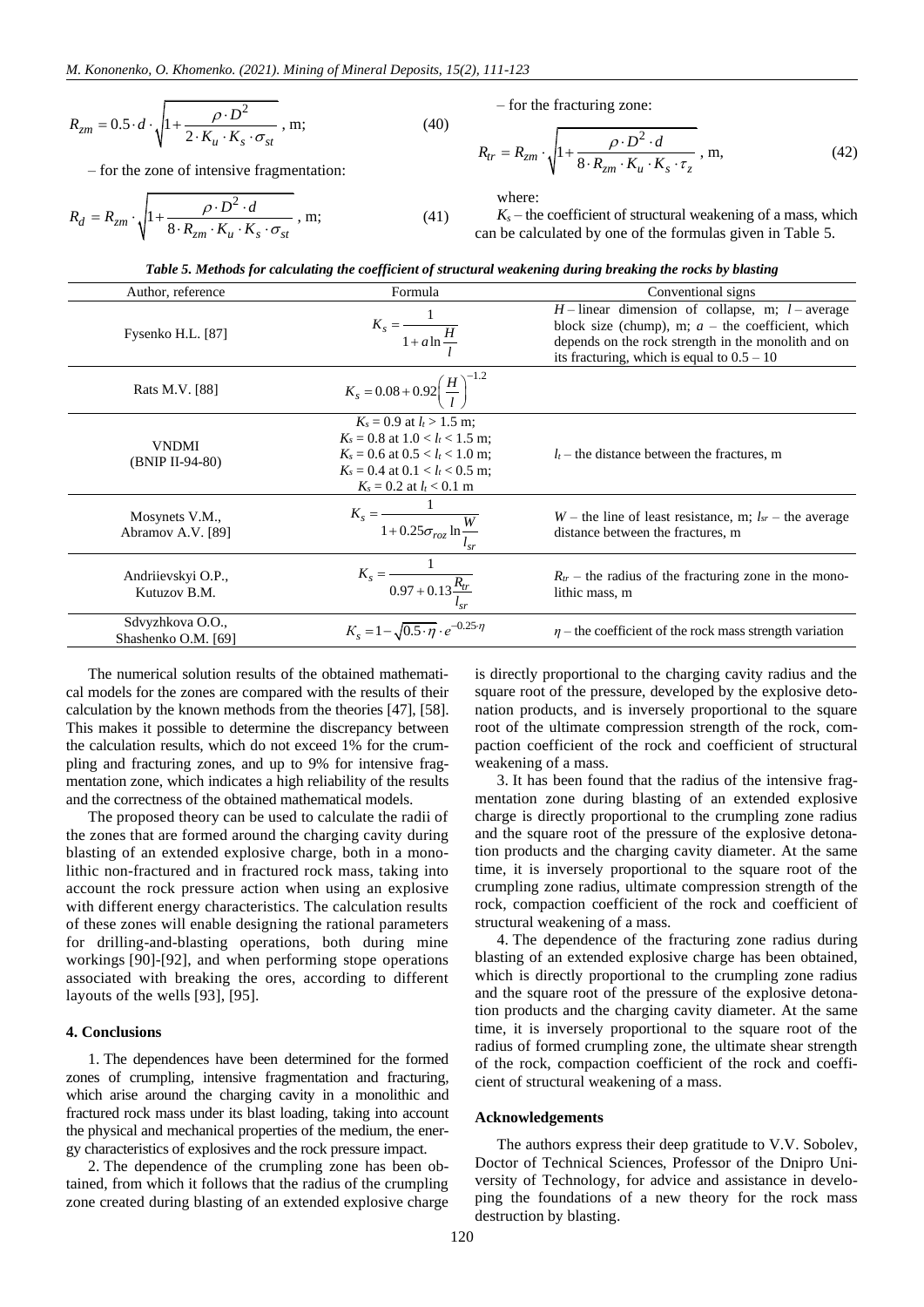#### **References**

- <span id="page-10-0"></span>[1] Khomenko, O.E., & Kononenko, M.N. (2018). Safe development of the decorative jaspilites in the energetically disturbed massifs. *Bezopasnost' Truda v Promyshlennosti*, (8), 15-23. [http://doi.org/10.24000/0409-](http://doi.org/10.24000/0409-2961-2018-8-15-23) [2961-2018-8-15-23](http://doi.org/10.24000/0409-2961-2018-8-15-23)
- <span id="page-10-1"></span>[2] Khomenko, O.E., Kononenko, M.N., & Lyashenko, V.I. (2019). Safe mining of granites at the manganese ore deposits of Ukraine. *Bezopasnost' Truda v Promyshlennosti*, (1), 53-61. [http://doi.org/10.24000/0409-](http://doi.org/10.24000/0409-2961-2019-1-53-61) [2961-2019-1-53-61](http://doi.org/10.24000/0409-2961-2019-1-53-61)
- <span id="page-10-2"></span>[3] Kozyrev, S.A., Vlasova, E.A., & Sokolov, A.V. (2020). Estimation of factual energetics of emulsion explosives by experimental detonation velocity test data. *Gornyi Zhurnal*, (9), 47-53. <http://doi.org/10.17580/gzh.2020.09.06>
- <span id="page-10-3"></span>[4] Kholodenko, T., Ustimenko, Y., Pidkamenna, L., & Pavlychenko, A. (2014). Ecological safety of emulsion explosives use at mining enterprises. *Progressive Technologies of Coal, Coalbed Methane, and Ores Mining*, 255-260[. http://doi.org/10.1201/b17547-45](http://doi.org/10.1201/b17547-45)
- <span id="page-10-4"></span>[5] Mironova, I., & Borysovs'ka, O. (2014). Defining the parameters of the atmospheric air for iron ore mines. *Progressive Technologies of Coal, Coalbed Methane, and Ores Mining*, 333-339. <http://doi.org/10.1201/b17547-57>
- [6] Myronova, I. (2015). The level of atmospheric pollution around the iron-ore mine. *New Developments in Mining Engineering 2015: Theoretical and Practical Solutions of Mineral Resources Mining*, 193-197. <http://doi.org/10.1201/b19901-35>
- [7] Gorova, A., Pavlychenko, A., & Kholodenko, T. (2013). Prospects for the bioindication methods implementation in the environmental management system of industrial enterprises. *Annual Scientific-Technical Collection – Mining of Mineral Deposits*, 83-84. <http://doi.org/10.1201/b16354-15>
- <span id="page-10-5"></span>[8] Kholodenko, T., Ustimenko, Y., Pidkamenna, L., & Pavlychenko, A. (2015). Technical, economic and environmental aspects of the use of emulsion explosives by ERA brand in underground and surface mining. *New Developments in Mining Engineering 2015: Theoretical and Practical Solutions of Mineral Resources Mining*, 211-219. <http://doi.org/10.1201/b19901-38>
- <span id="page-10-6"></span>[9] Guang, Wang Xu. (1994). *Emulsion explosives*. Beijing, China: Metallurgical Industry Press, 388 p.
- <span id="page-10-7"></span>[10] Krysin, R.S., Ishchenko, N.I., Klimenko, V.A., Piven, V.A., & Kuprin, V.P. (2004). Explosive ukranit-PM-1: Equipment and fabrication technology. *Gornyi Zhurnal*, (8), 32-37.
- <span id="page-10-8"></span>[11] Drukovanyy, M.F., Kuts, V.S., & Il'in, V.I. (1980). *Upravlenie deystviem vzryva skvazhinnykh zaryadov na kar'yerakh*. Moskva, Rossiya: Nedra, 223 s.
- <span id="page-10-9"></span>[12] Kazakov, N.N. (1975). *Vzryvnaya otboyka rud skvazhinnymi zaryadami*. Moskva, Rossiya: Nedra, 191 s.
- <span id="page-10-10"></span>[13] Komir, V.M., Kuznetsov, V.M., Vorob'yev, V.V., & Chebenko, V.N. (1988). *Povyshenie effektivnosti deystviya vzryva v tverdoy srede*. Moskva, Rossiya: Nedra, 209 s.
- <span id="page-10-11"></span>[14] Efremov, E.I., & Petrenko, V.D. (1984). *Mekhanika vzryvnogo razrusheniya porod razlichnoy struktury*. Kiev, Ukraina: Naukova dumka, 192 s.
- <span id="page-10-12"></span>[15] Sukhanov, A.F. (1950). *Teoriya deystviya zaryada v porode*. Alma-Ata, Kazakhstan: Izd-vo AN KazSSR, 124 s.
- <span id="page-10-13"></span>[16] Sukhanov, A.F., & Kutuzov, B.N. (1963). *Sovremennyy uroven' tekhniki burovzryvnykh rabot i razrusheniya gornykh porod*. Moskva, Rossiya: MGI, 80 s.
- <span id="page-10-14"></span>[17] Lavrent'yev, M.A., Kuznetsov, V.M., & Sher, E.N. (1960). O napravlennom metanii grunta pri pomoshchi VV. *Problemy Mekhaniki i Teoreticheskoy Fiziki*, (4), 49-50.
- <span id="page-10-15"></span>[18] Vlasov, O.E. (1957). *Osnovy teorii deystviya vzryva*. Moskva, Rossiya: VIA, 408 s.
- <span id="page-10-16"></span>[19] Demidyuk, G.P. (1956). O mekhanizme deystviya vzryva i svoystvakh vzryvchatykh veshchestv. *Vzryvnoe Delo*, (45/2), 20-35.
- [20] Demidyuk, G.P. (1962). Sovremennye teoreticheskie predstavleniya o deystvii vzryva v srede. *Burovzryvnye Raboty v Gornoy Promyshlennosti*, 223-240.
- <span id="page-10-17"></span>[21] Belyaev, A.F., & Sadovskiy, M.A. (1952). O prirode fugasnogo i brizantnogo deystviya vzryva. *Fizika Vzryva*, (1), 3-19.
- <span id="page-10-18"></span>[22] Mosinets, V.N. (1976). *Drobyashchee i seysmicheskoe deystvie vzryva v gornykh porodakh*. Moskva, Rossiya: Nedra, 271 s.
- <span id="page-10-19"></span>[23] Anistratov, Yu.I. (1996). Energeticheskaya teoriya rascheta tekhnologii otkrytykh gornykh rabot. *Gornyy Informatsionno-Analiticheskiy Byulleten'*, (3), 20-29.
- <span id="page-10-20"></span>[24] Pokrovskiy, G.I., & Fedorov, I.S. (1957). *Deystvie udara i vzryva v deformiruemykh sredakh*. Moskva, Rossiya: Gosstroyizdat, 276 s.
- <span id="page-10-21"></span>[25] Pokrovskiy, G.I. (1980). *Vzryv*. Moskva, Rossiya: Nedra, 190 s.
- <span id="page-10-22"></span>[26] Mel'nikov, N.V. (1957). *Razvitie gornoy nauki v oblasti otkrytoy razrabotki mestorozhdeniy v SSSR*. Moskva, Rossiya: Ugletekhizdat, 92 s.
- [27] Khanukaev, A.N. (1962). *Energiya voln napryazheniy pri razrushenii porod vzryvom*. Moskva, Rossiya: Gosgortekhizdat, 200 s.
- [28] Drukovanyy, M.F. (1973). *Metody upravleniya vzryvom na kar'yerakh*. Moskva, Rossiya: Nedra, 416 s.
- [29] Baum, F.A. (1963). Protsessy razrusheniya gornykh porod vzryvom. *Vzryvnoe Delo*, (52/9), 262-285.
- [30] Baron, L.I., Dokuchaev, M.N., Vasil'yev, G.A., & Doronicheva, L.N. (1960). *Vzryvnye raboty v gornorudnoy promyshlennosti*. Moskva, Rossiya: Gosgortekhizdat, 182 s.
- [31] Kutter, H.K. (1972). Failure mechanism of jointed rock. *Rock Mechanics*, 95-109[. https://doi.org/10.1007/978-3-7091-4109-0\\_6](https://doi.org/10.1007/978-3-7091-4109-0_6)
- [32] Efremov, E.I., Kravtsov, V.S., Myachina, N.I., & Petrenko, V.D. (1987). *Razrushenie gornykh porod energiey vzryva*. Kiev, Ukraina: Naukova dumka, 264 s.
- <span id="page-10-23"></span>[33] Rzhevskiy, V.V., & Novik, G.Ya. (1984). *Osnovy fiziki gornykh porod*. Moskva, Rossiya: Nedra, 359 s.
- <span id="page-10-24"></span>[34] Mosinets, V.N., & Gorbacheva, N.P. (1972). A seismological method of determining the parameters of the zones of deformation of rock by blasting. *Soviet Mining Science*, *8*(6), 640-647[. https://doi.org/10.1007/bf02497586](https://doi.org/10.1007/bf02497586)
- <span id="page-10-25"></span>[35] Saharan, M.R., & Mitri, H.S. (2007). Numerical procedure for dynamic simulation of discrete fractures due to blasting. *Rock Mechanics and Rock Engineering*, *41*(5), 641-670[. https://doi.org/10.1007/s00603-007-](https://doi.org/10.1007/s00603-007-0136-9) [0136-9](https://doi.org/10.1007/s00603-007-0136-9)
- <span id="page-10-26"></span>[36] Rakishev, B.R. (1983). *Prognozirovanie tekhnologicheskikh parametrov vzorvannykh porod na kar'yerakh*. Alma-Ata, Kazakhstan: Nauka, 239 s.
- <span id="page-10-27"></span>[37] Rakishev, B.R. (2010). Opredelenie razmerov zon razrusheniya v massive porod pri skvazhinnykh zaryadakh drobleniya. *Vzryvnoe Delo*, (103/60), 53-65.
- <span id="page-10-28"></span>[38] Szuladzinski, G. (1993). Response of rock medium to explosive borehole pressure. *Proceedings of the Fourth International Symposium on Rock Fragmentation by Blasting-Fragblast-4*, 17-23.
- <span id="page-10-29"></span>[39] Andrievskii, A.P., Kutuzov, B.N., Matveev, P.F., & Nikolaev, Y.I. (1997). Formation of a crumpling zone in a rock mass blasted by columnar charges. *Journal of Mining Science*, *33*(1), 31-36. <https://doi.org/10.1007/bf02765425>
- <span id="page-10-30"></span>[40] Andrievskij, A.P., Kutuzov, B.N., Matveev, P.E., & Nikolaev, Yu.I. (1997). On the crush zone formation in a rock massif under its blasting loading by column charges. *Fiziko-Tekhnicheskie Problemy Razrabotki Poleznykh Iskopaemykh*, (1), 39-44.
- <span id="page-10-31"></span>[41] Djordjevic, N. (1999). Two-component of blast fragmentation. In *Proceedings of the sixth international symposium on rock fragmentation by blasting-fragblast*, 213-219.
- <span id="page-10-32"></span>[42] Kanchibotla, S.S., Valery, W., & Morrell, S. (1999). Modelling fines in blast fragmentation and its impact on crushing and grinding. In *Explo' 99 – A conference on rock breaking* (pp. 137-144). The Australasian Institute of Mining and Metallurgy, Kalgoorlie, Australia.
- <span id="page-10-33"></span>[43] Esen, S., Onederra, I., & Bilgin, H. (2003). Modelling the size of the crushed zone around a blasthole. *International Journal of Rock Mechanics and Mining Sciences*, *40*(4), 485-495. [https://doi.org/10.1016/s1365-](https://doi.org/10.1016/s1365-1609(03)00018-2) [1609\(03\)00018-2](https://doi.org/10.1016/s1365-1609(03)00018-2)
- <span id="page-10-34"></span>[44] Onederra, I., Esen, S., & Jankovic, A. (2004). Estimation of fines generated by blasting – applications for the mining and quarrying industries. *Mining Technology*, *113*(4), 237-247. <https://doi.org/10.1179/037178404225006191>
- <span id="page-10-35"></span>[45] Chun-rui, L., Li-jun Kang, Qing-xing, Q., De-bing Mao, Quan-ming, L., & Gang, X. (2009). The numerical analysis of borehole blasting and application in coal mine roof-weaken. *Procedia Earth and Planetary Science*, *1*(1), 451-459[. https://doi.org/10.1016/j.proeps.2009.09.072](https://doi.org/10.1016/j.proeps.2009.09.072)
- <span id="page-10-36"></span>[46] Kuznetsov, V.A. (2010). *Obosnovanie tekhnologii burovzryvnykh rabot v kar'yerakh i otkrytykh gorno-stroitel'nykh vyrabotkakh na osnove deformatsionnogo zonirovaniya vzryvaemykh ustupov*. Moskva, Rossiya: MGGU, 225 s.
- <span id="page-10-37"></span>[47] Torbica, S., & Lapcevic, V. (2014). Rock breakage by explosives. *European International Journal of Science and Technology*, *3*(2), 96-104.
- <span id="page-10-38"></span>[48] Torbica, S., & Lapčević, V. (2015). Estimating extent and properties of blast-damaged zone around underground excavations. *Rem: Revista Escola de Minas*, *68*(4), 441-453. [https://doi.org/10.1590/0370-](https://doi.org/10.1590/0370-44672015680062) [44672015680062](https://doi.org/10.1590/0370-44672015680062)
- <span id="page-10-39"></span>[49] Grebenyuk, V.A., Pyzh'yanov, Ya.S., & Erofeev, I.E. (1983). *Spravochnik po gornorudnomu delu*. Moskva, Rossiya: Nedra, 816 s.
- <span id="page-10-40"></span>[50] Efremov, E.I., Petrenko, V.D., & Pastukhov, A.I. (1990). *Prognozirovanie drobleniya gornykh massivov vzryvom*. Kiev, Ukraina: Naukova dumka, 120 s.
- <span id="page-10-41"></span>[51] Adushkin, V.V., & Spivak, A.A. (1993). *Geomekhanika krupnomasshtabnykh vzryvov*. Moskva, Rossiya: Nedra, 319 s.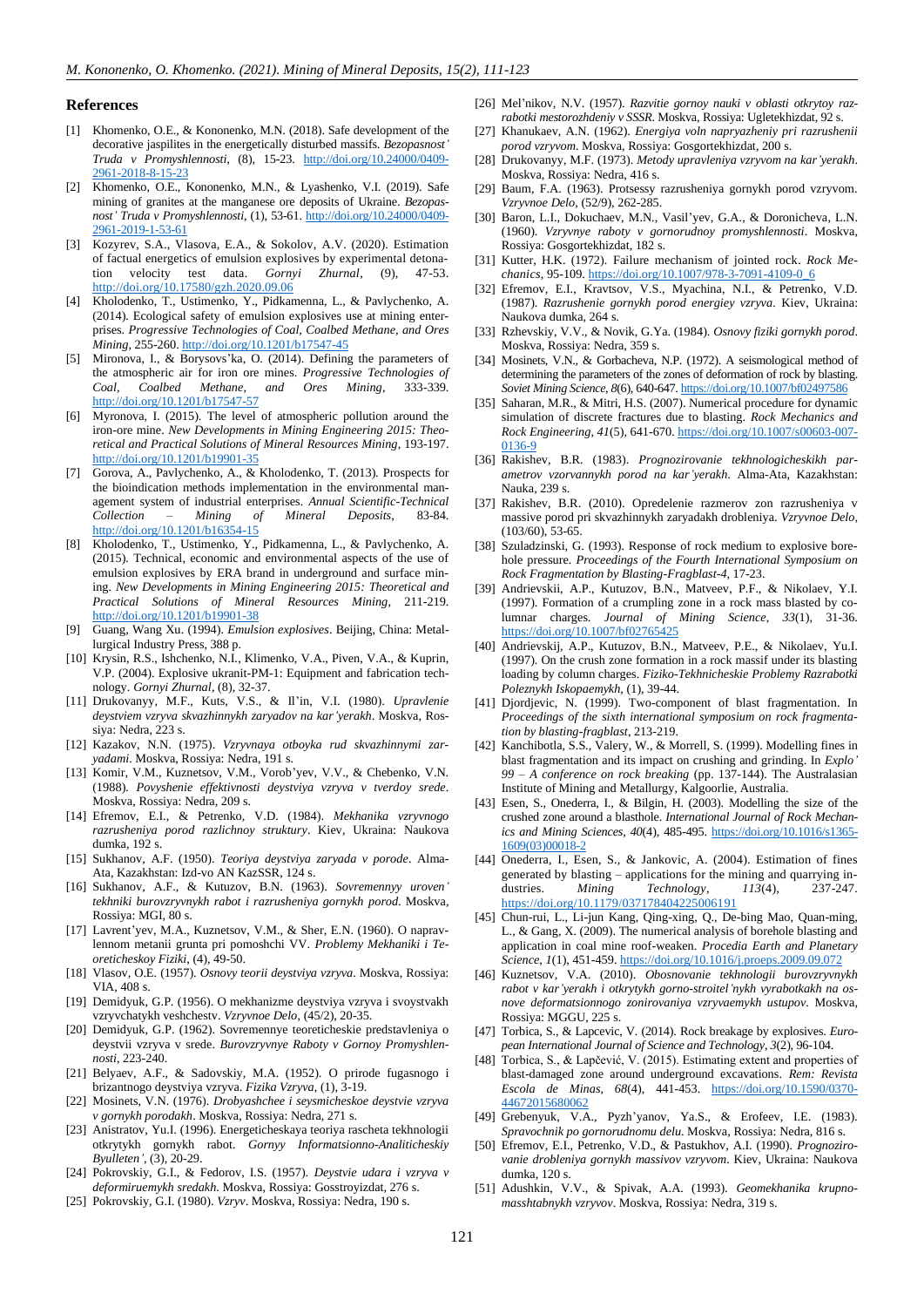- <span id="page-11-0"></span>[52] Kexin, D. (1995). Maintenance of roadways in soft rock by roadwayrib destress blasting. *China Coal Society*, *20*(3), 311-316.
- <span id="page-11-1"></span>[53] Kryukov, G.M., & Kosargin, A.P. (1998). Zakonomernosti formirovaniya zon melkodispersnogo drobleniya i radial'nogo treshchinoobrazovaniya pri kamufletnom vzryve sosredotochennogo zaryada v kvaziodnorodnoy srede. *Vzryvnoe Delo*, (91/48), 75-81.
- <span id="page-11-2"></span>[54] Andrievskii, A.P., Kutuzov, B.N., Matveev, P.F., & Nikolaev, Y.I. (1996). Formation of the blast crater in a rock mass blast-loaded by column charges. *Journal of Mining Science*, *32*(5), 390-394. <https://doi.org/10.1007/bf02046160>
- [55] Andrievskii, A.P., Kutuzov, B.N., Polovov, B.D., & Matveev, P.F. (1997). Influence of physical and mechanical properties and fissuring of a solid mass on the parameters of the resulting explosion funnel in breaking an exposed surface. *Journal of Mining Science*, *33*(4), 345-347. <https://doi.org/10.1007/bf02765853>
- <span id="page-11-3"></span>[56] Andrievskij, A.P., Kutuzov, B.N., Polovov, B.D., & Matveev, P.F. (1997). Influence of physico-mechanical properties and massif jointing on parameters of formed explosion funnel during braking to exposed plane. *Fiziko-Tekhnicheskie Problemy Razrabotki Poleznykh Iskopaemykh*, (4), 59-61.
- <span id="page-11-4"></span>[57] Hustrulid, W.A., & Iverson, S.R. (2013). *A new perimeter control blast design concept for underground metal/nonmetal drifting applications*. National Institute of Occupational Safety and Health. Report of Investigation, (9691), 79 p[. https://doi.org/10.26616/nioshpub2013129](https://doi.org/10.26616/nioshpub2013129)
- <span id="page-11-5"></span>[58] Kutuzov, B.N., & Andrievskiy, A.P. (2002). *Novaya teoriya i novye tekhnologii razrusheniya gornykh porod udlinennymi zaryadami vzryvchatykh veshchestv*. Novosibirsk, Rossiya: Nauka, 96 s.
- <span id="page-11-6"></span>[59] Andrievskiy, A.P., & Kutuzov, B.N. (1998). *Zakonomernost' formirovaniya zon smyatiya i treshchinoobrazovaniya pri vozdeystvii na skal'nyy massiv energiey vzryva udlinennogo zaryada*. Otkrytie No. 70. Moskva, Rossiya.
- <span id="page-11-7"></span>[60] Erofeev, I.E. (1977). *Povyshenie effektivnosti burovzryvnykh rabot na rudnikakh*. Moskva, Rossiya: Nedra, 308 s.
- <span id="page-11-8"></span>[61] Sukhanov, A.F., & Kutuzov, B.N. (1983). *Razrushenie gornykh porod vzryvom*. Moskva, Rossiya: Nedra, 344 s.
- <span id="page-11-9"></span>[62] Rodionov, V.N., Sizov, I.A., & Tsvetkov, V.M. (1968). Issledovanie razvitiya polosti pri kamufletnom vzryve. *Vzryvnoe Delo*, (64/21), 5-24.
- <span id="page-11-10"></span>[63] Johanson, K., & Person, P. (1973). *Detonation of explosives*. Moskva, Rossiya: MIR, 352 s.
- <span id="page-11-11"></span>[64] Darkov, A.V., & Shpiro, G.S. (1989). *Soprotivlenie materialov*. Moskva, Rossiya: Vysshaya shkola, 624 s.
- <span id="page-11-12"></span>[65] Fesik, S.P. (1982). *Spravochnik po soprotivleniyu materialov*. Kiev, Ukraina: Budivel'nik, 280 s.
- <span id="page-11-13"></span>[66] Persson, P.A., Holmberg, R., & Lee, J. (1993). *Rock blasting and explosives engineering*. Boca Raton, United States: CRC Press, 560 p.
- <span id="page-11-14"></span>[67] Samul', V.I. (1982). *Osnovy teorii uprugosti i plastichnosti*. Moskva, Rossiya: Vysshaya shkola, 264 s.
- <span id="page-11-15"></span>[68] Shashenko, A.N., Surgay, N.S., & Parchevskiy, L.Ya. (1994). *Metody teorii veroyatnostey v geomekhanike*. Kiev, Ukraina: Tekhnika, 216 s.
- <span id="page-11-16"></span>[69] Shashenko, O.M., Tulub, S.B., & Sdvyzhkova, O.O. (2002). *Deiaki zadachi statystychnoi heomekhaniky*. Kyiv, Ukraina: Pulsary, 304 s.
- <span id="page-11-17"></span>[70] Lavrinenko, V.F., & Lysak, V.I. (1977). Metod opredeleniya nachal'nogo napryazhennogo sostoyaniya massivov skal'nykh gornykh porod. *Razrabotka Rudnykh Mestorozhdeniy*, (24), 16-20.
- [71] Lavrinenko, V.F. (1978). Fizicheskie protsessy, formiruyushchie napryazhennoe sostoyanie massivov porod. *Izvestiya Vysshikh Uchebnykh Zavedeniy. Gornyy Zhurnal*, (10), 50-54.
- [72] Lavrinenko, V.F., & Lysak, V.I. (1979). Termodinamicheskiy metod rascheta nachal'nykh napryazheniy v massivakh porod i ego ispol'zovanie pri reshenii prakticheskikh zadach. *Napryazhenno-Deformirovannoe Sostoyanie i Ustoychivost' Skal'nykh Sklonov i Bortov Kar'yerov*, 204-212.
- [73] Lavrinenko, V.F., & Lysak, V.I. (1980). Napryazhennoe sostoyanie i fizicheskie svoystva porod v zonakh razgruzki vokrug gornykh vyrabotok. *Izvestiya Vysshikh Uchebnykh Zavedeniy. Gornyy Zhurnal*, (10), 29-32.
- <span id="page-11-18"></span>[74] Lavrinenko, V.F., & Lysak, V.I. (1993). Fizicheskie protsessy v massive porod pri narushenii ravnovesiya. *Izvestiya Vysshikh Uchebnykh Zavedeniy. GornyyZzhurnal*, (1), 1-6.

#### **Нова теорія руйнування масиву порід вибухом**

#### М. Кононенко, О. Хоменко

<span id="page-11-19"></span>[75] Khomenko, O.Ye. (2012). Implementation of energy method in study of zonal disintegration of rocks. *Naukovyi Visnyk Natsionalnoho Hirnychoho Universytetu*, (4), 44-54.

- [76] Khomenko, O., Kononenko, M., & Petlyovanyy, M. (2014). Investigation of stress-strain state of rock massif around the secondary chambers. *Progressive Technologies of Coal, Coalbed Methane, and Ores Mining*, 241-245[. https://doi.org/10.1201/b17547-43](https://doi.org/10.1201/b17547-43)
- [77] Khomenko, O., Kononenko, M., & Petlovanyi, M. (2015). Analytical modeling of the backfill massif deformations around the chamber with mining depth increase. *New Developments in Mining Engineering 2015: Theoretical and Practical Solutions of Mineral Resources Mining*, 265-269.<https://doi.org/10.1201/b19901-47>
- [78] Kononenko, M., & Khomenko, O. (2010). Technology of support of workings near to extraction chambers. *New Techniques and Technologies in Mining*, 193-197. <https://doi.org/10.1201/b11329-32>
- [79] Vladyko, O., Kononenko, M., & Khomenko, O. (2012). Imitating modeling stability of mine workings. *Geomechanical Processes During Underground Mining*, 147-150.<https://doi.org/10.1201/b13157-26>
- [80] Khomenko, O.E., Kononenko, M.N., & Lyashenko, V.I. (2018). Safety improving of mine preparation works at the ore mines. *Bezopasnost' Truda v Promyshlennosti*, (5), 53-59. [https://doi.org/10.24000/0409-](https://doi.org/10.24000/0409-2961-2018-5-53-59) [2961-2018-5-53-59](https://doi.org/10.24000/0409-2961-2018-5-53-59)
- [81] Khomenko, O.Ye., Sudakov, A.K., Malanchuk, Z.R., & Malanchuk, Y.Z. (2017). Principles of rock pressure energy usage during underground mining of deposits. *Naukovyi Visnyk Natsionalnoho Hirnychoho Universytetu*, (2), 34-43.
- <span id="page-11-20"></span>[82] Khomenko, O., Kononenko, M., Kovalenko, I., & Astafiev, D. (2018). Self-regulating roof-bolting with the rock pressure energy use. *E3S Web of Conferences*, (60), 00009[. https://doi.org/10.1051/e3sconf/20186000009](https://doi.org/10.1051/e3sconf/20186000009)
- <span id="page-11-21"></span>[83] Khomenko, O., Kononenko, M., & Bilegsaikhan, J. (2018). Classification of theories about rock pressure. *Solid State Phenomena*, (277), 157-167.<https://doi.org/10.4028/www.scientific.net/ssp.277.157>
- <span id="page-11-22"></span>[84] Lavrinenko, V.F. (1992). *Upravlenie sostoyaniem massiva gornykh porod pri podzemnoy razrabotke mestorozhdeniy*. Kiev, Ukraina: UMK VO, 72 s.
- <span id="page-11-23"></span>[85] Khomenko, O., & Kononenko, M. (2019). Geo-energetics of Ukrainian crystalline shield. *Naukovyi Visnyk Natsionalnoho Hirnychoho Universytetu*, (3), 12-21.<https://doi.org/10.29202/nvngu/2019-3/3>
- <span id="page-11-24"></span>[86] Shashenko, A.N., Sdvizhkova, E.A., & Kuzhel', S.V. (2004). *Masshtabnyy effekt v gornykh porodakh*. Donetsk, Ukraina: Nord-Press, 126 s.
- <span id="page-11-25"></span>[87] Fisenko, G.L. (1965). *Ustoychivost' bortov kar'yerov i otvalov*. Moskva, Rossiya: Nedra, 378 s.
- <span id="page-11-26"></span>[88] Rats, M.V. (1973). *Strukturnye modeli v inzhenernoy geologii*. Moskva, Rossiya: Nedra, 216 s.
- <span id="page-11-27"></span>[89] Mosinets, V.N., & Abramov, A.V. (1982). *Razrushenie treshchinovatykh i narushennykh gornykh porod*. Moskva, Rossiya: Nedra, 248 s.
- <span id="page-11-28"></span>[90] Khomenko, O., Rudakov, D., & Kononenko, M. (2011). Automation of drill and blast design. *Technical and Geoinformational Systems in Mining*, 271-275[. https://doi.org/10.1201/b11586-45](https://doi.org/10.1201/b11586-45)
- [91] Kononenko, M., Khomenko, O., Savchenko, M., & Kovalenko, I. (2019). Method for calculation of drilling-and-blasting operations parameters for emulsion explosives. *Mining of Mineral Deposits*, *13*(3), 22-30.<https://doi.org/10.33271/mining13.03.022>
- <span id="page-11-29"></span>[92] Khomenko, O., Kononenko, M., Myronova, I., & Savchenko, M. (2019). Application of the emulsion explosives in the tunnels construction. *E3S Web of Conferences*, (123), 01039. <https://doi.org/10.1051/e3sconf/201912301039>
- <span id="page-11-30"></span>[93] Khomenko, O., Kononenko, M., & Myronova, I. (2013). Blasting works technology to decrease an emission of harmful matters into the mine atmosphere. *Annual Scientific-Technical Collection – Mining of Mineral Deposits*, 231-235. <https://doi.org/10.1201/b16354-43>
- [94] Falshtynskyi, V., Dychkovskyi, R., Khomenko, O., & Kononenko, M. (2020). On the formation of a mine-based energy resource complex. *E3S Web of Conferences*, (201), 01020. <https://doi.org/10.1051/e3sconf/202020101020>
- <span id="page-11-31"></span>[95] Lyashenko, V.I., & Khomenko, O.E. (2019). Enhancement of confined blasting of ore. *Mining Informational and Analytical Bulletin*, (11), 59- 72[. https://doi.org/10.25018/0236-1493-2019-11-0-59-72](https://doi.org/10.25018/0236-1493-2019-11-0-59-72)

**Мета.** Розробити нову теорію руйнування порід вибухом шляхом опису процесів формування зон різного стану масиву навколо зарядної порожнини.

**Методика.** Нова теорія руйнування масиву порід вибухом розроблялася на основі використання загальновідомих законів теорії пружності та основних положень квазістатично-хвильової гіпотези механізму руйнування твердого середовища під дією вибуху. Моделі зон зминання, інтенсивного подрібнення та тріщиноутворення, які виникають навколо зарядної порожнини у масиві гірсь-